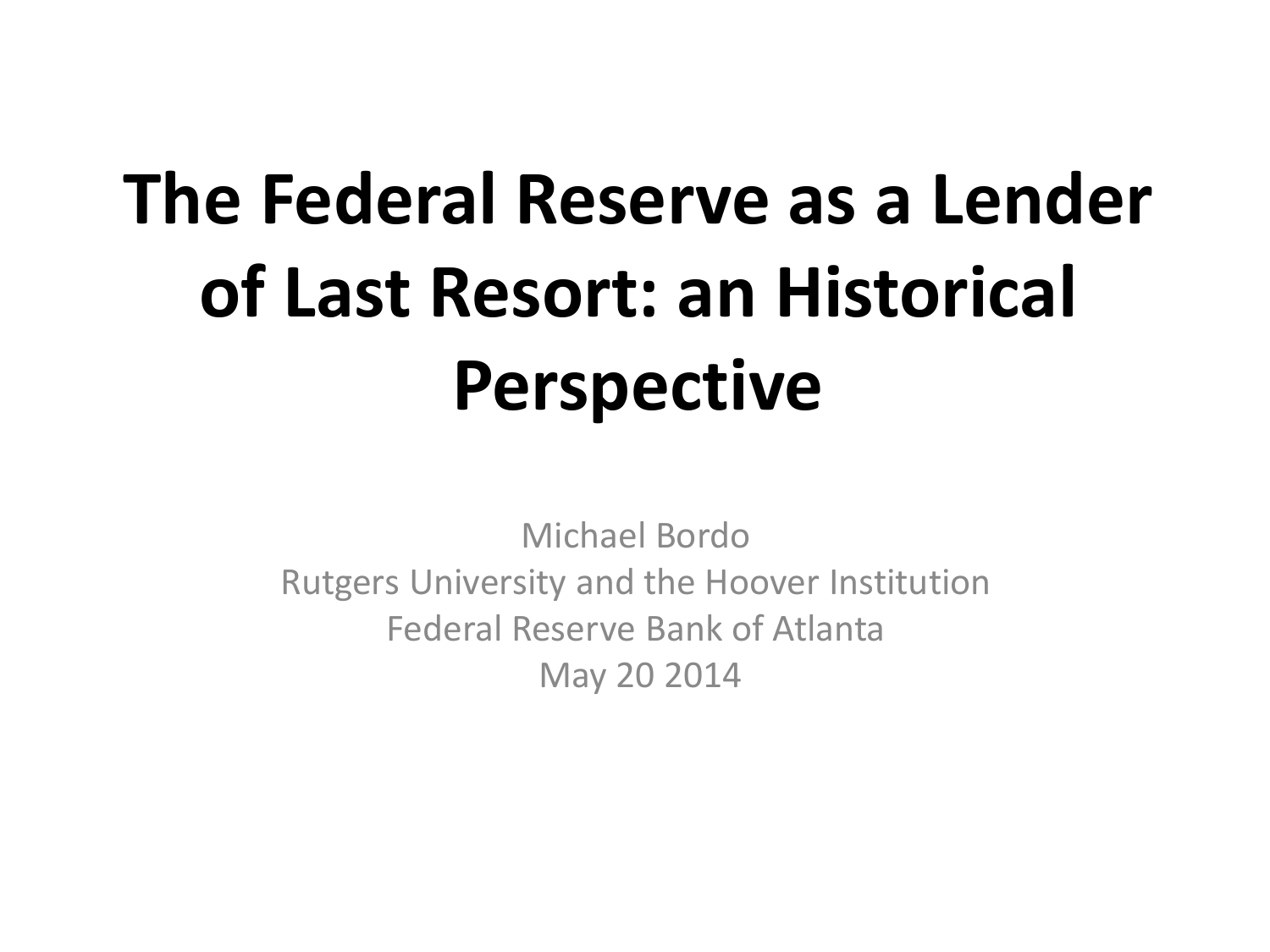### **1. The LLR: Definition**

- A LLR is an MA who can allay an incipient banking panic– a scramble for liquidity
- In the modern context a LLR needs to accommodate liquidity shocks before they have systemic consequences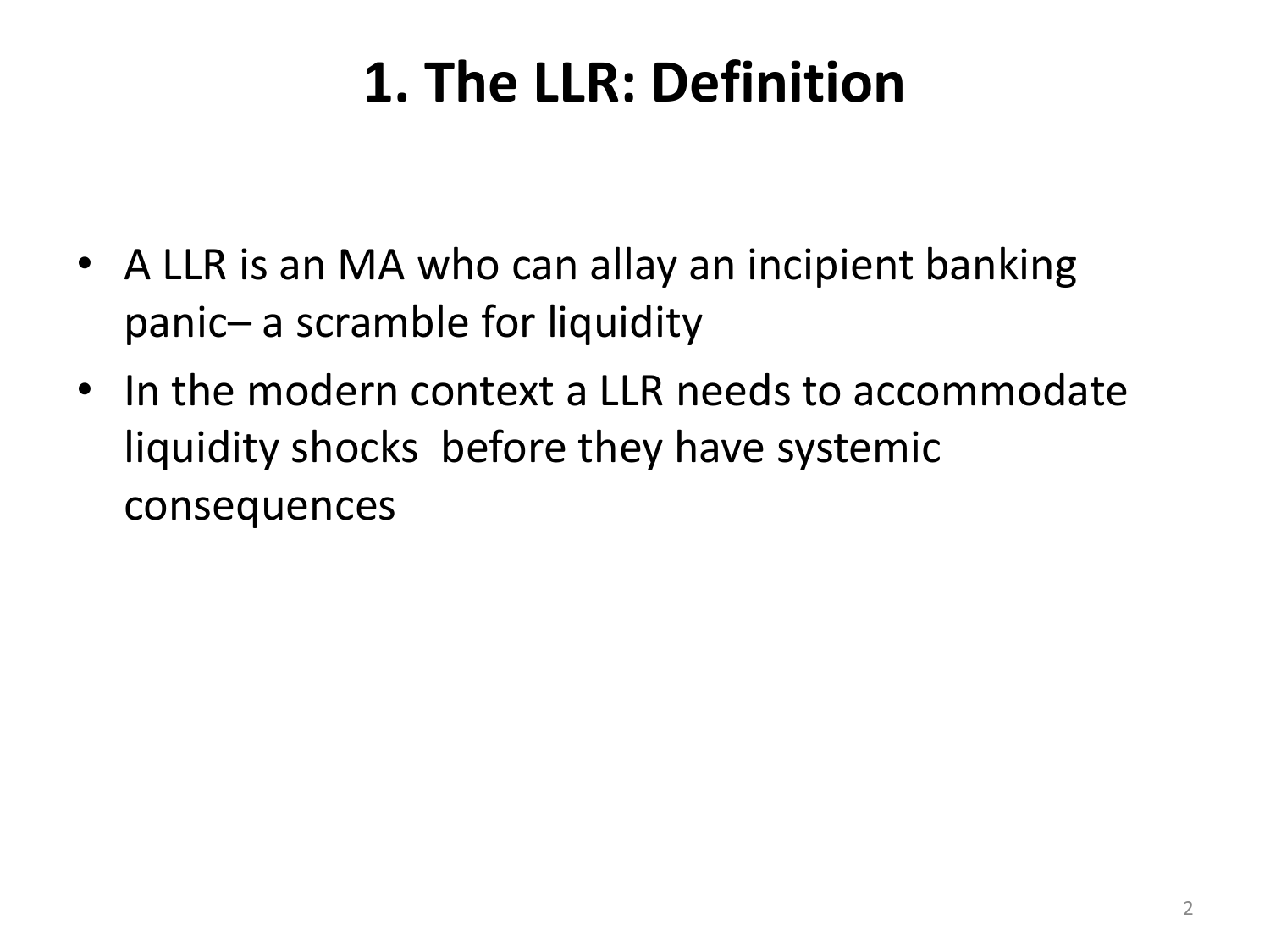- Sir Francis Baring referred to the Bank of England's role in the Crisis of 1793 as 'dernier resort'
- Henry Thornton urged the Bank of England to lend freely to the market on sound collateral
- Walter Bagehot (1873) posited rules for LLR:
	- 1. In an internal drain lend freely and discount all sound collateral
	- 2. In the face of an external drain charge a high rate
	- 3. In facing both an internal and external drain the Bank should lend freely at a high rate
	- 4. Prevent illiquid but solvent banks from failing
	- 5. Clearly state the policy in advance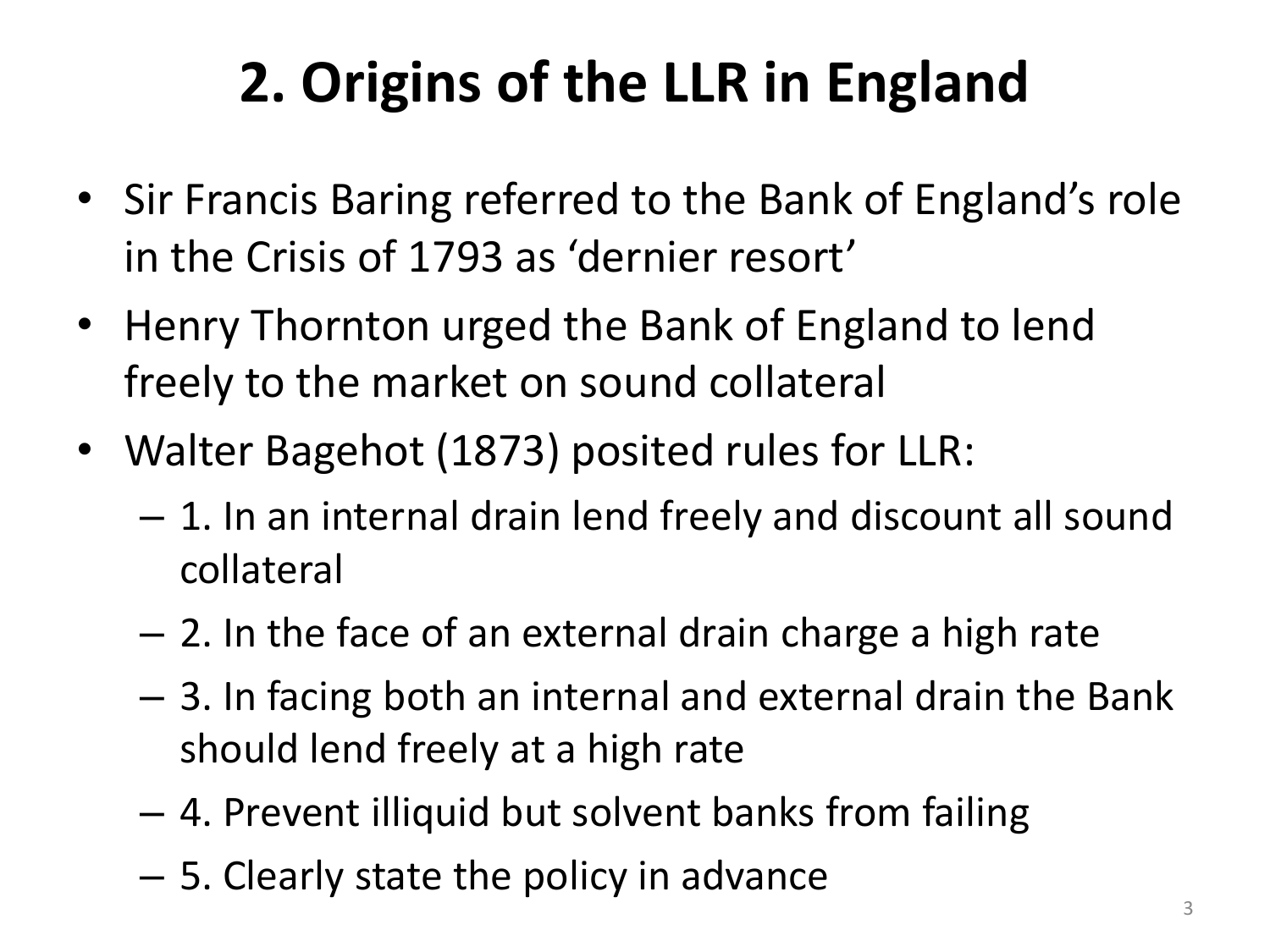- To understand Bagehot's Rule the context is crucial
- The key elements of the English Financial system in the late 19th century were: a) the gold standard; b) the Bank of England was private with public responsibilities; c) the English financial system was sophisticated
- The key players were: Bank of England; merchant banks; bill brokers; discount houses; commercial banks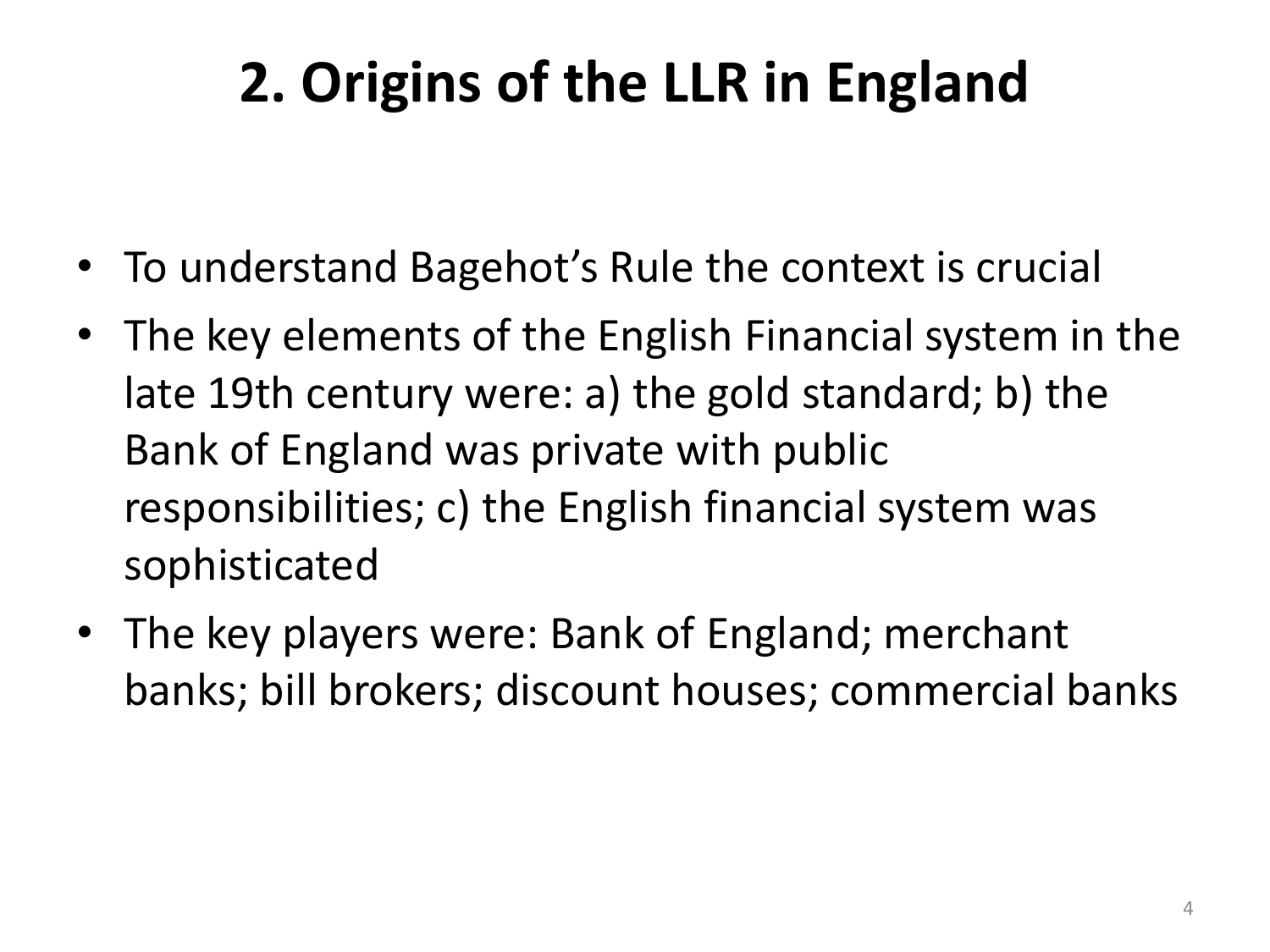- Because it was a private entity, when conducting a LLR operation the Bank had to only accept the best capital to avoid credit risk (Goodfriend 2012)
- It discounted two name bills of exchange provided by leading merchant banks like Rothschilds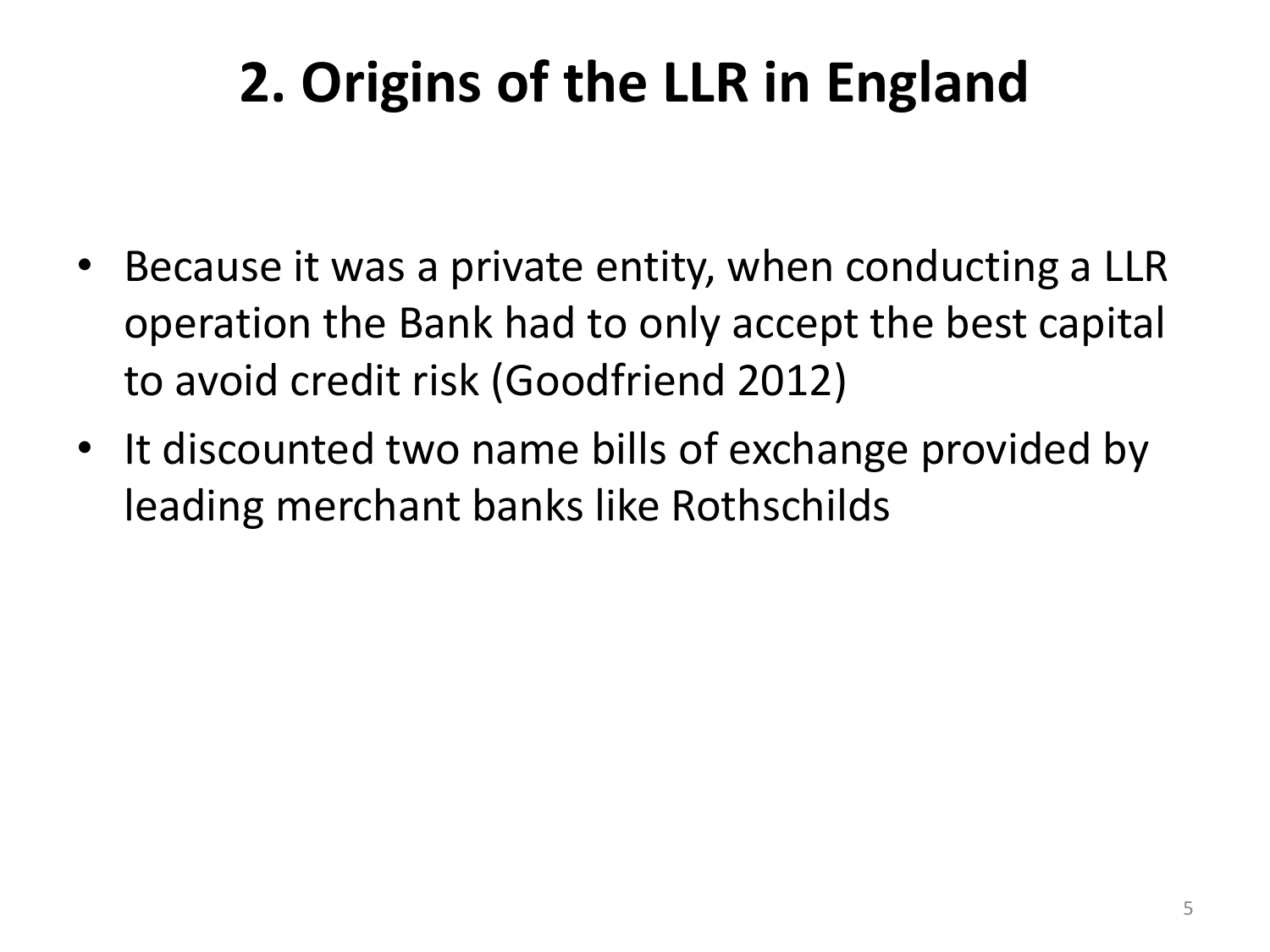- It also would charge an above market interest rate
- The Bank did not deal directly with the commercial banks but indirectly through the discount houses
- The Bank's discount rate, " Bank Rate" served as the anchor to the financial system
- The Bank lent anonymously to the market through a frosted glass window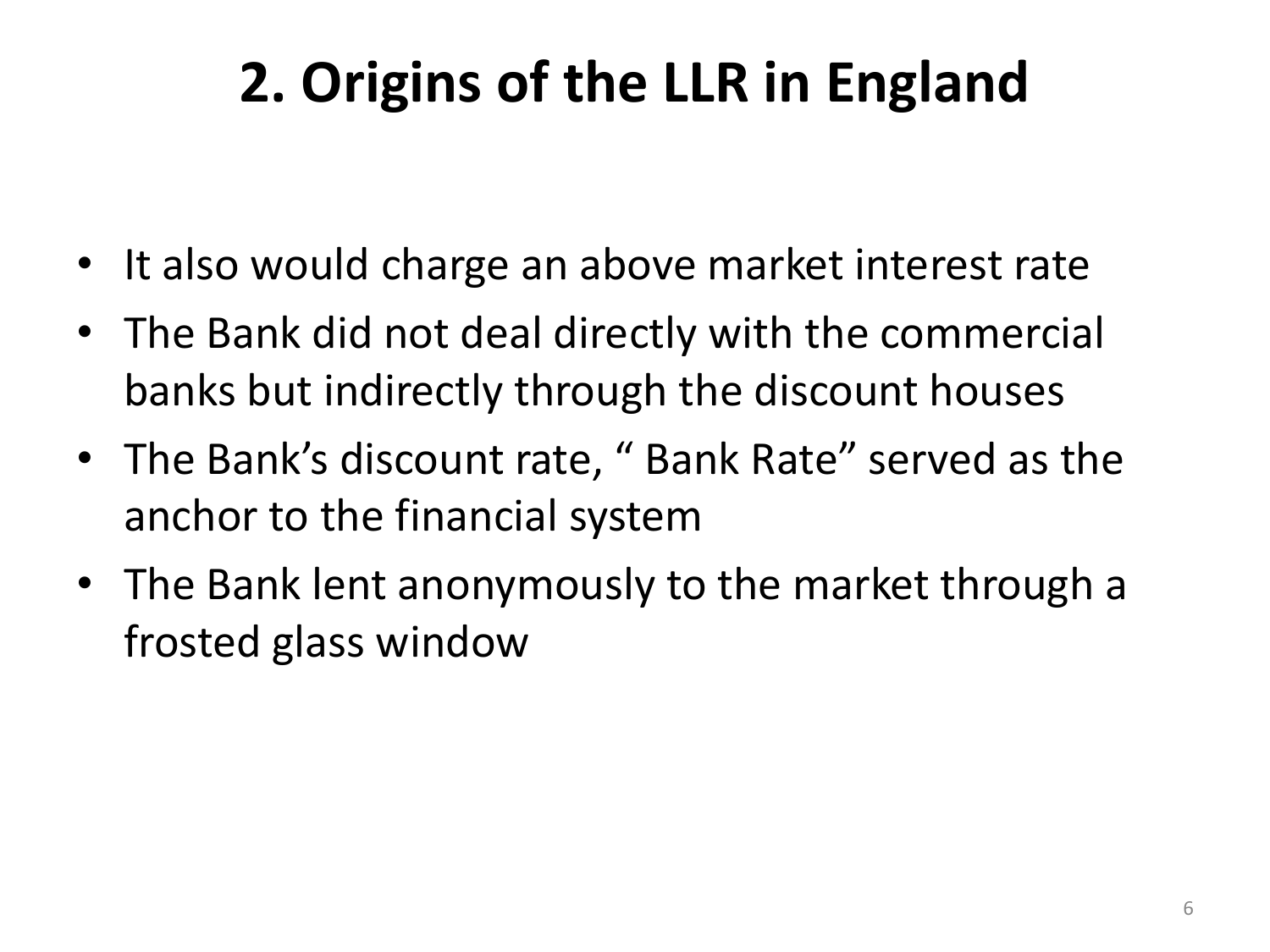• "The mechanism can be envisaged as the central bank having a discount window made of frosted glass and raised just a few inches. Representatives of institutions could appear at the window and push through the paper they wanted discounted. The central banker would return the appropriate amount of cash, reflecting the going rate of interest. The central banker does not know, nor does he care, who is on the other side of the window" (Capie 2002)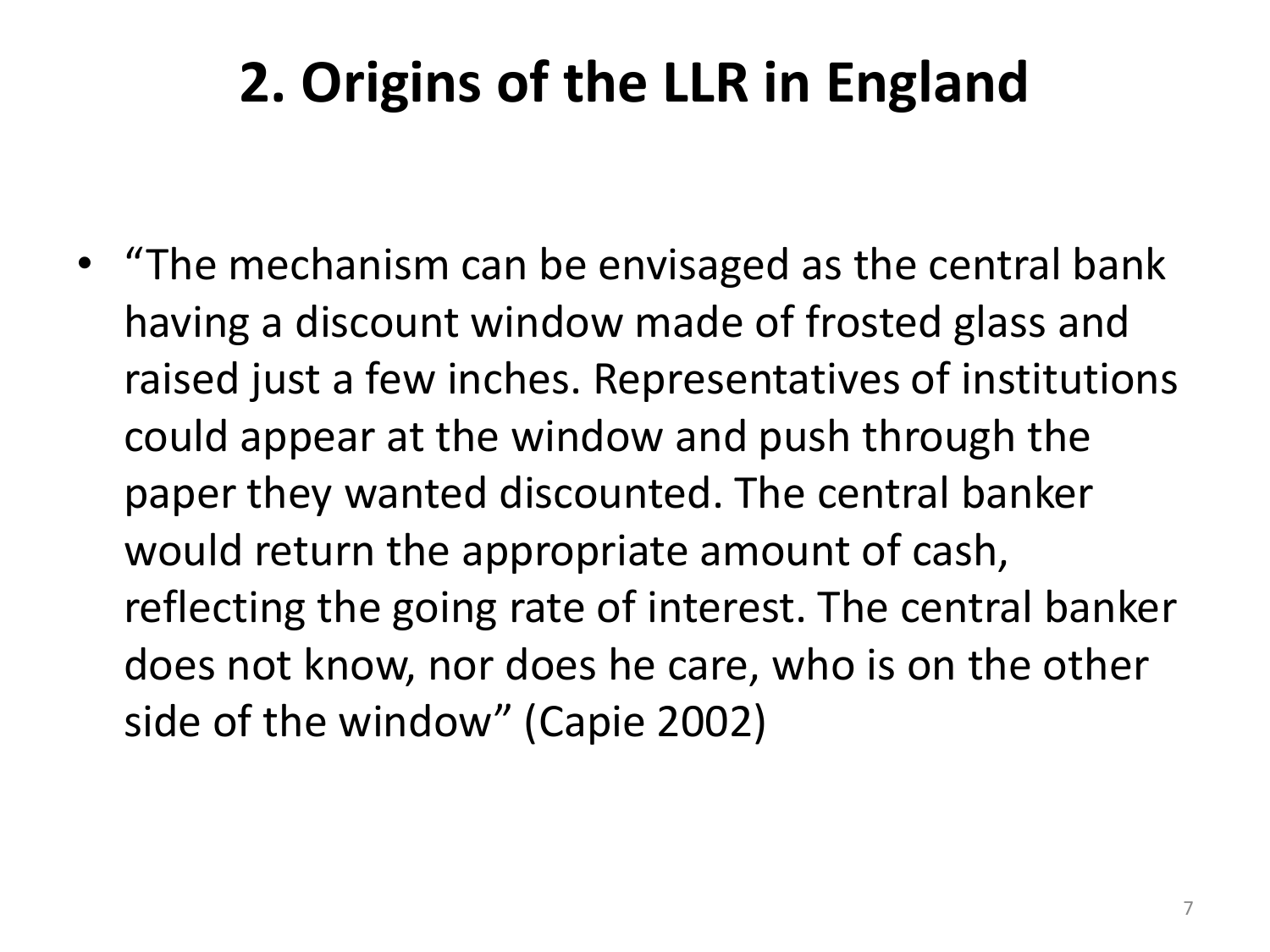- The U.S. story is very different from England's
- The US did not have a central bank for 80 years before establishment of the Fed
- The First and Second Banks of the United States (1791 to 1811 and 1816 to 1836) were proto central banks which were relatively successful in creating a uniform national currency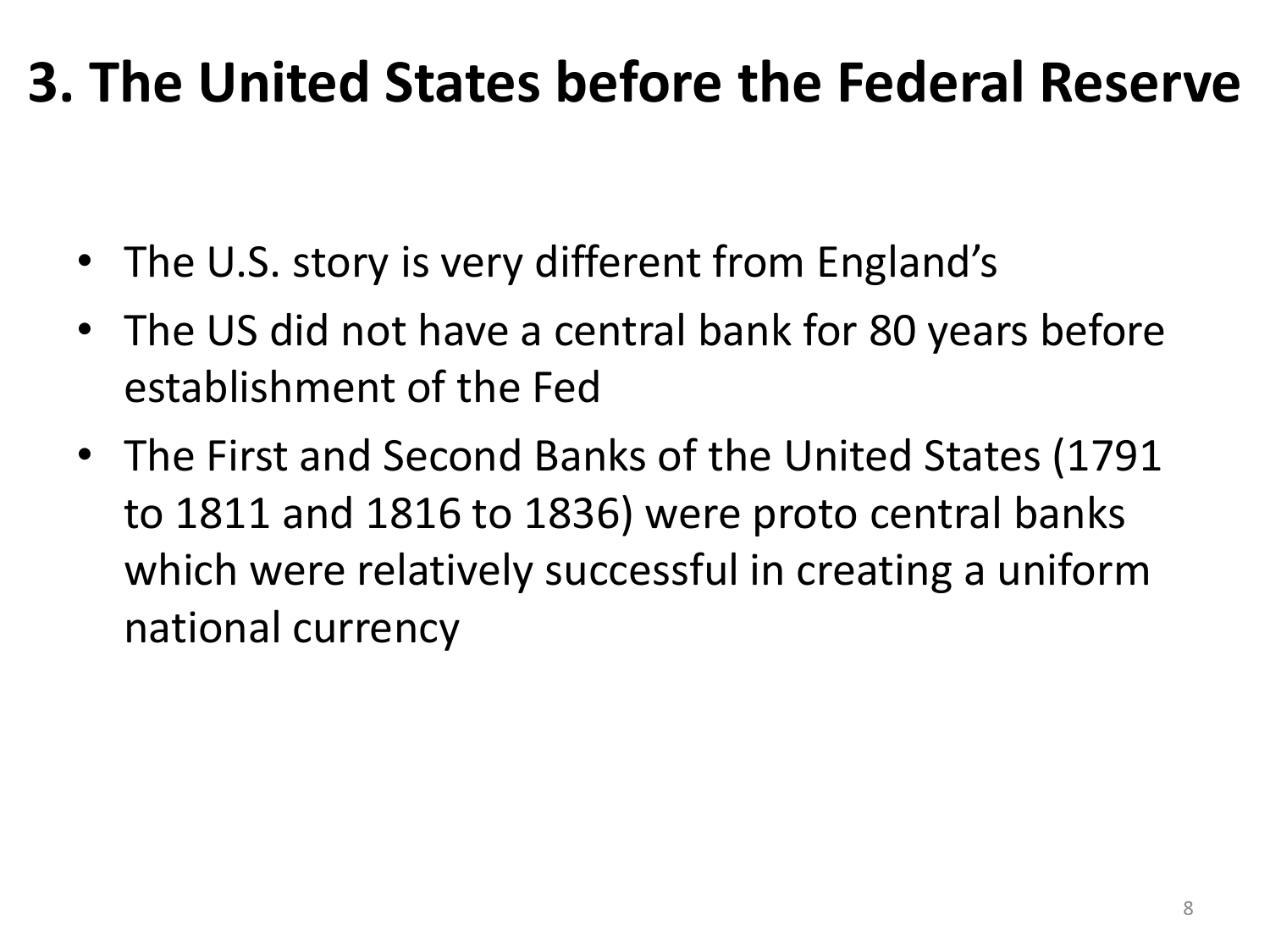- From 1836 to 1913 the states took over the chartering and regulation of the banks
- The Free Banking experience was characterized by an imperfect payments system with a multiplicity of bank notes circulating at varying rates of discount, frequent bank failures, occasional fraud and several banking panics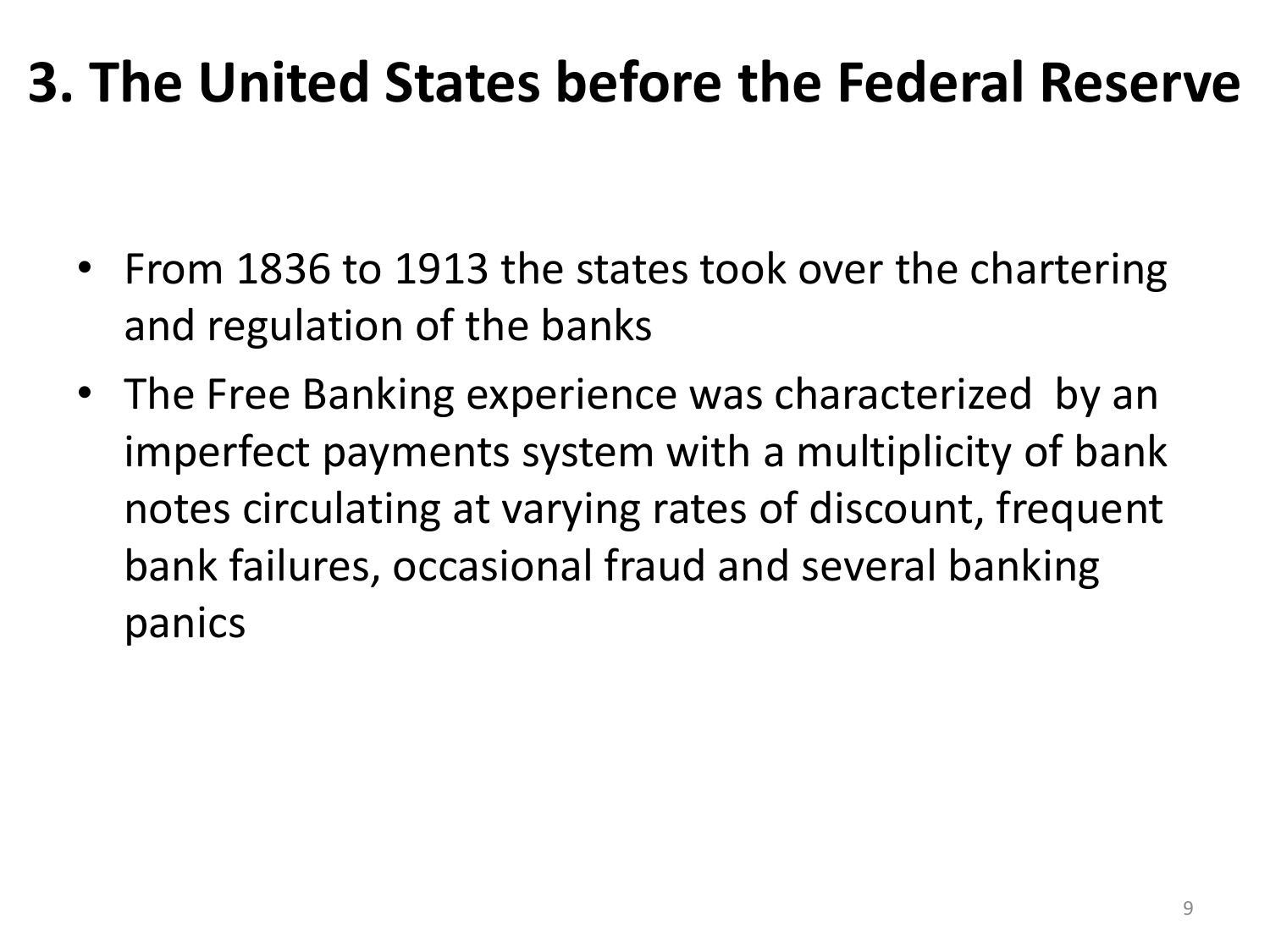- The National Banking system was established ( 1863 to 1914) was established to avoid the flaws of Free banking
- It also had several serious flaws:
	- 1. An inelastic currency stock
	- 2. Seasonal stringency in the money market
	- 3. The Inverted Pyramid of Credit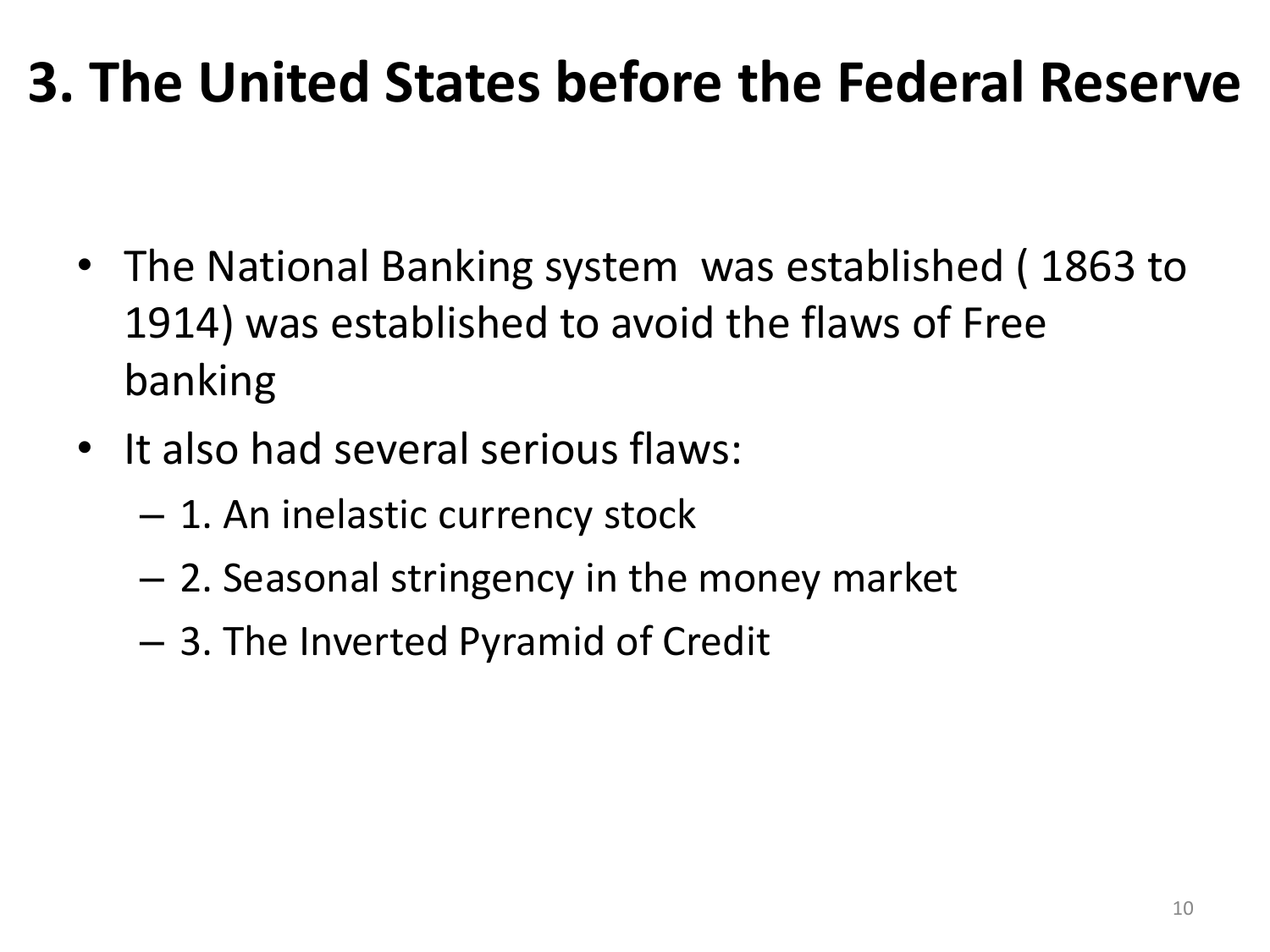- In the absence of an LLR, clearing houses issued clearing house loan certificates which served as a substitute for bank reserves
- The US Treasury also on occasion performed LLR functions
- JP Morgan on two occasions served as crisis manager
- These remedies did not work in 1873, 1893 and 1907. In those cases panics ended with suspensions of convertibility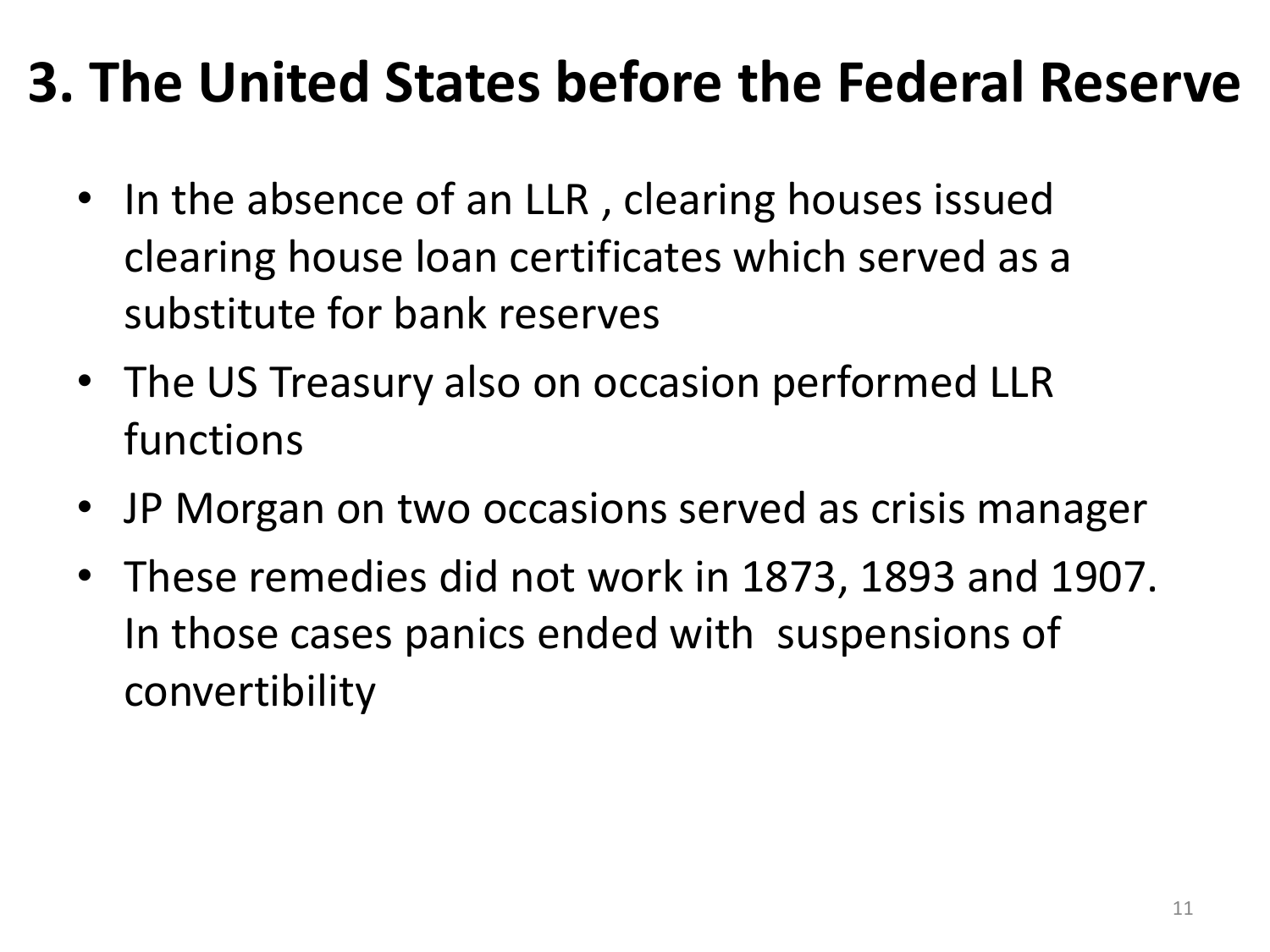- The Panic of 1907 led to a strident call for monetary reform and the creation of the Aldrich Vreeland Act in 1908
- The AV act institutionalized the emergency currency provisions developed by the Clearing Houses
- The AV act also created the National Monetary Commission to study and recommend on a US central bank
- Senator Nelson Aldrich headed the NMC. He was influenced by Paul Warburg of the efficacy of the European style discount and central banking systems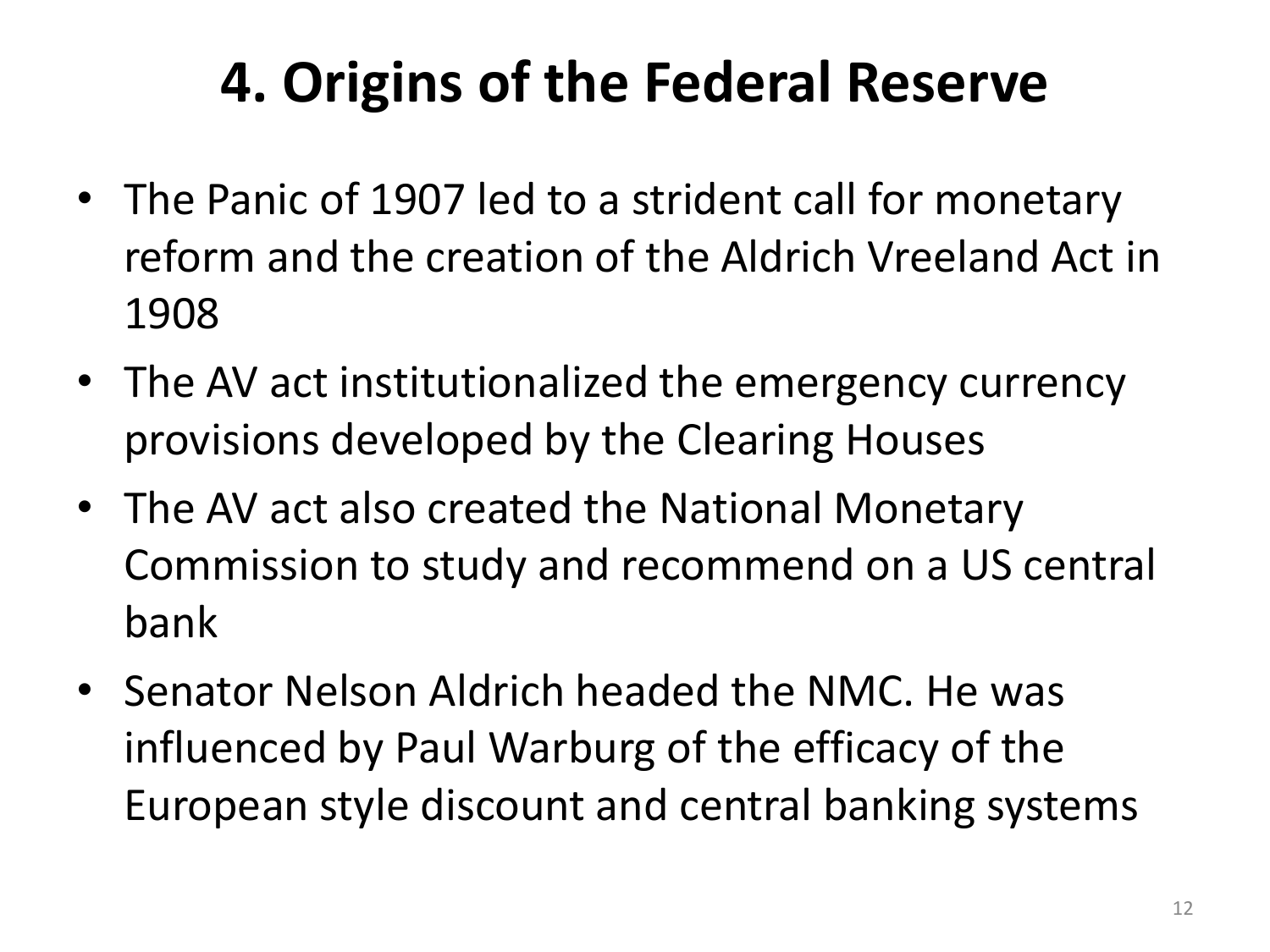- Warburg argued that the presence of a discount market and a central bank (as in England and Germany) that provided liquidity to back up the market and serve as LLR in times of stringency would prevent US financial instability
- He believed that the US money market would be more liquid if banks were permitted to issue bankers acceptances as in Europe
- Warburg (1910) proposed the creation of a US central bank with 20 regional branches controlled by bankers but regulated by government officials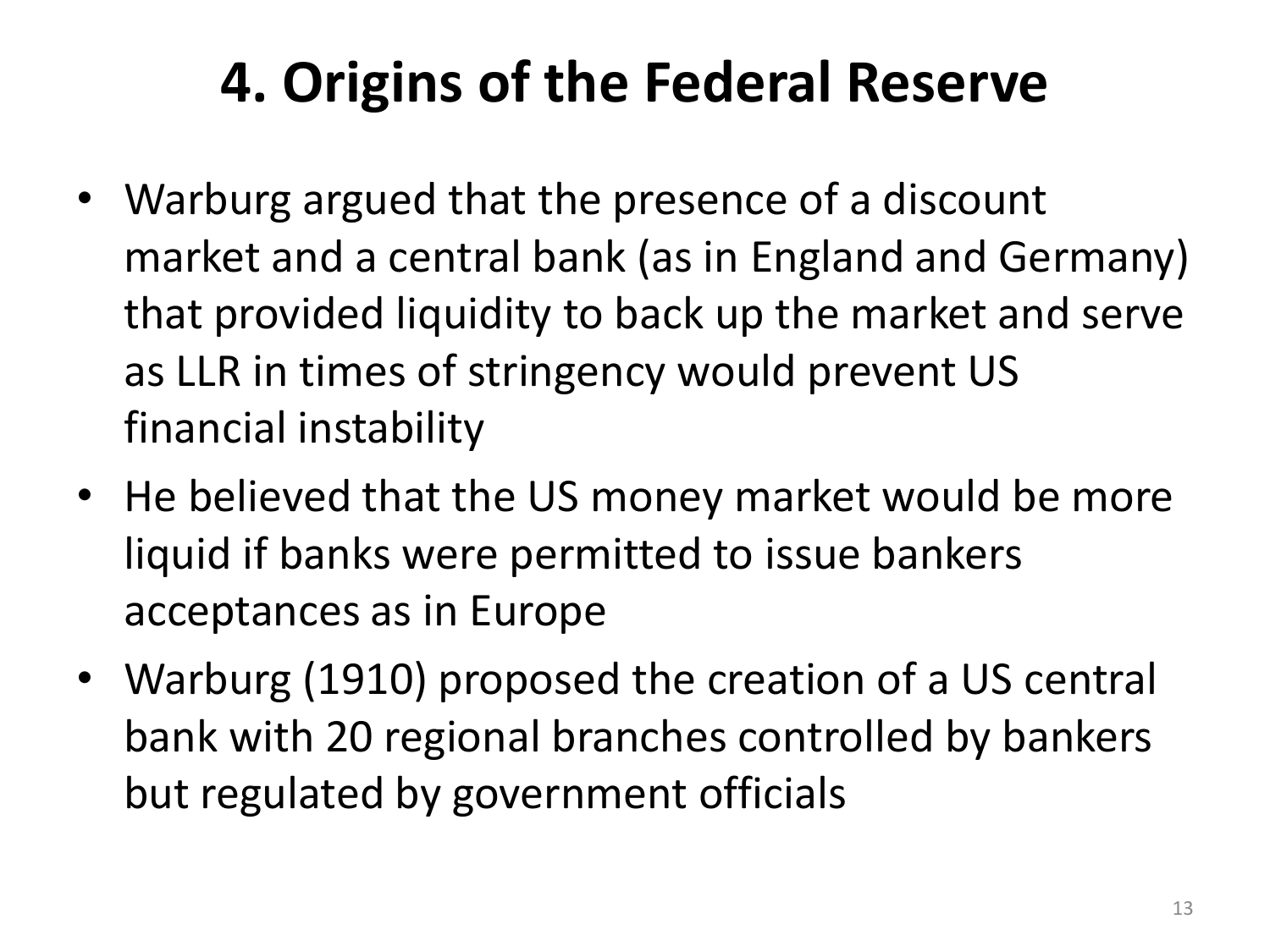- His United Reserve Bank would rediscount bills of exchange for its member banks, providing liquidity to the market and establishing a LLR following Bagehot's **Strictures**
- The Discount rate would be the key monetary policy instrument
- The Aldrich Bill (1912) was very similar to the Warburg Plan
- The Federal Reserve Act passed in 1913 replicated the key monetary policy provisions of the Warburg bill but changed the structure and governance completely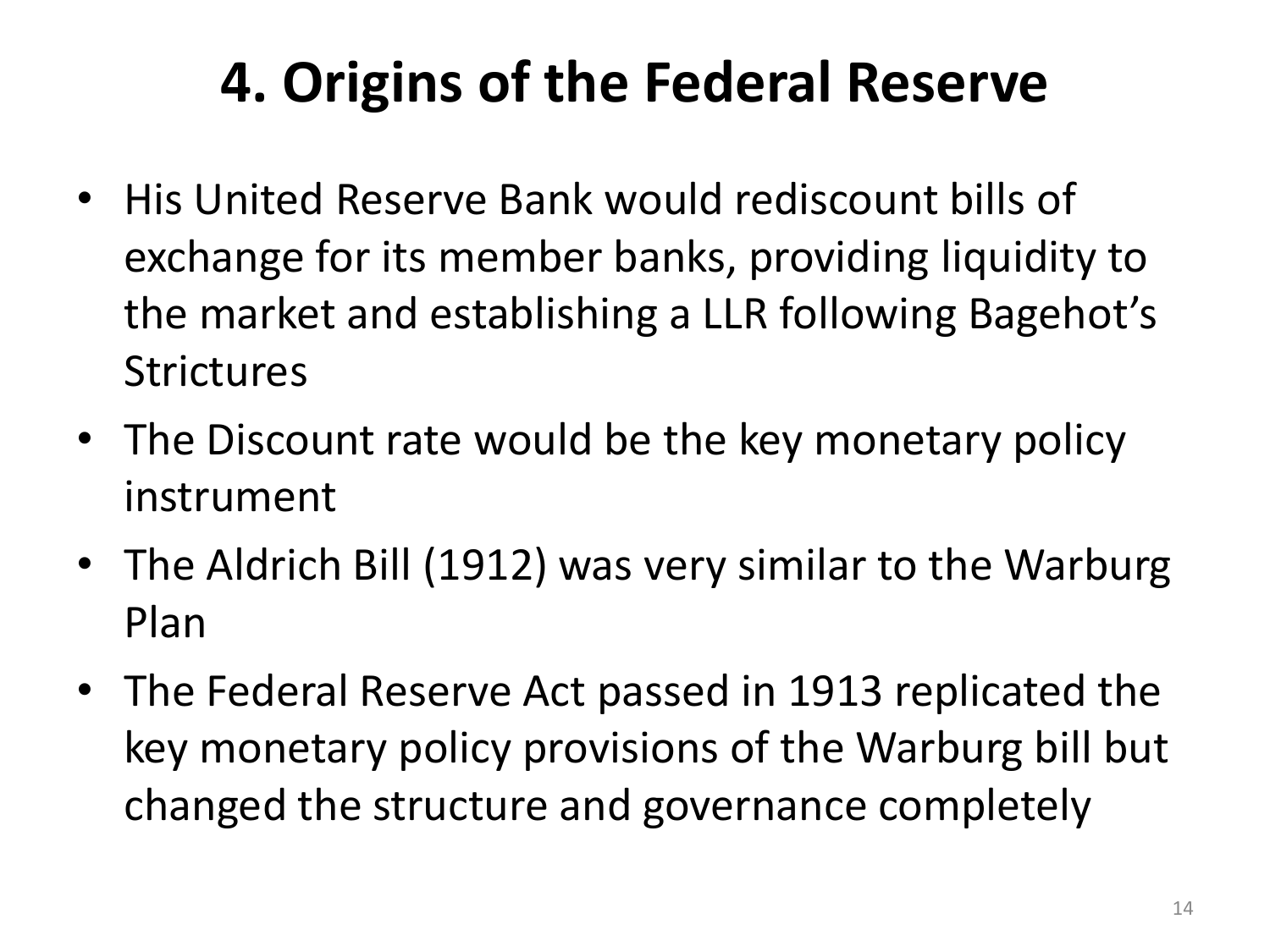- Rather than a central organization with many branches, the Federal Reserve System consisted of twelve semi autonomous regional Reserve Banks with oversight by the Federal Reserve Board in Washington DC
- The Federal Reserve Act did not contain explicit instructions for how the Fed should respond in the event of a banking crisis, i.e. how it should serve as a LLR
- The framers believed that they had created a foolproof mechanism that would prevent panics from occurring in the first place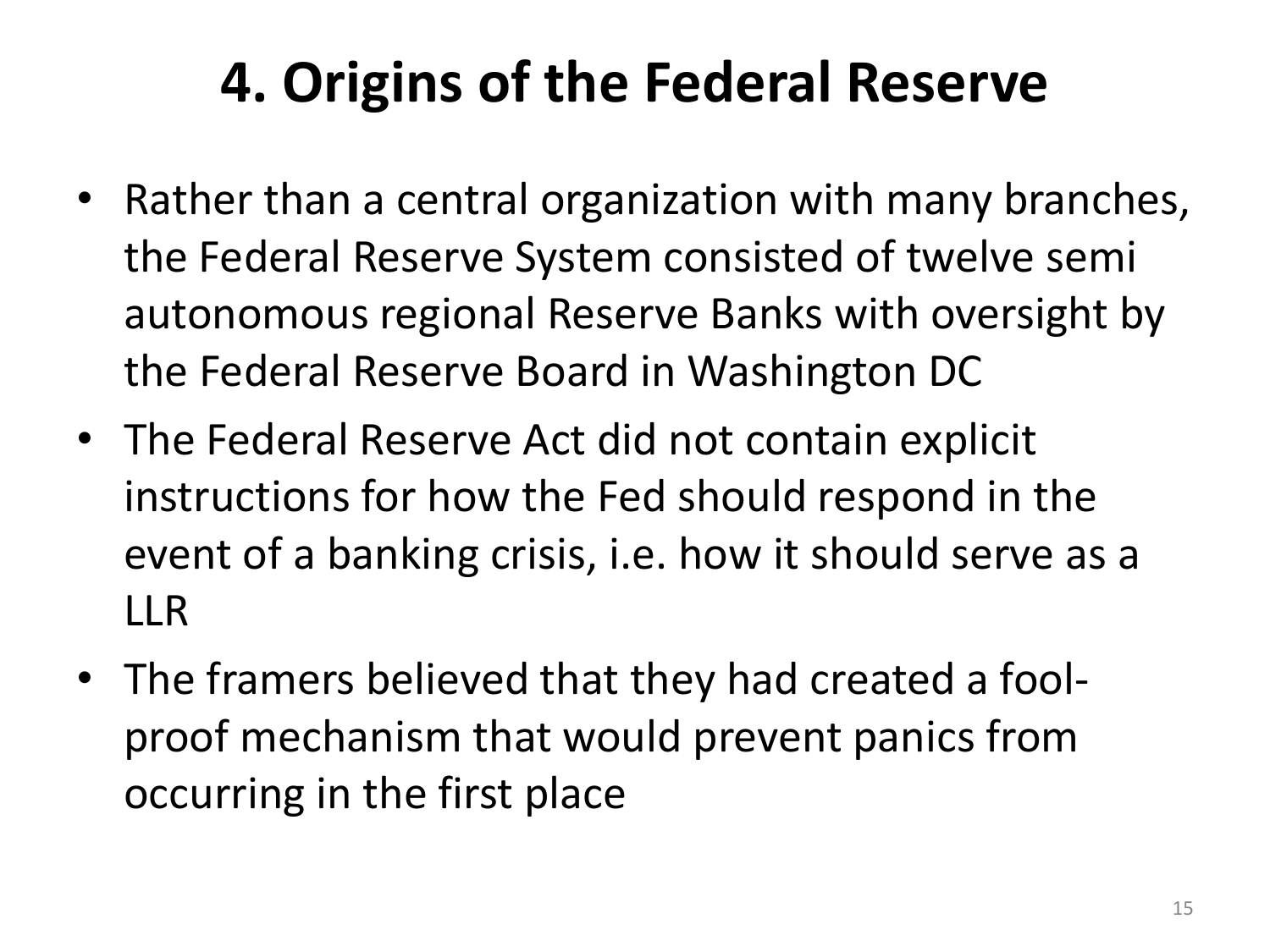- Access to the discount window was limited to member banks (mostly national banks) which precluded the majority of banks in the US
- Securities eligible for rediscounting were restricted to self-liquidating real bills—bills of exchange
- Member banks could offer bankers acceptances which the Reserve Banks could rediscount or purchase in the open market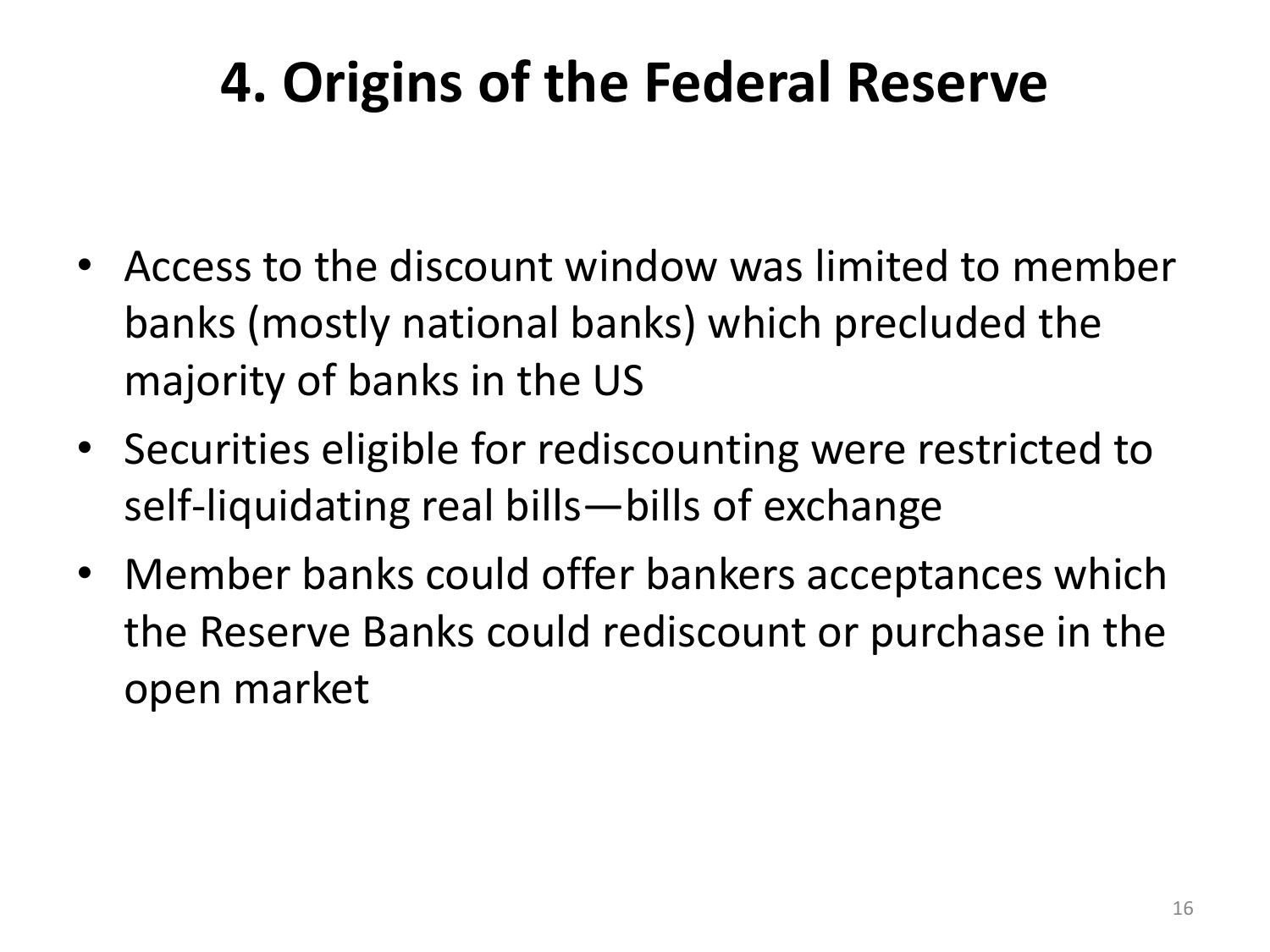### **5. The Federal Reserve as LLR in the 1920s**

- During WWI the Fed kept the discount rate below market rates to finance the Treasury
- After the War an upsurge in inflation and falling gold reserves led the Fed to raise the discount rate in 1919 leading to a serious recession
- Yet unlike under the National Banking system there was no banking panic.
- Gorton and Metrick (2013) argue that this reflected the Fed's keeping the DW open
- Moreover the Fed was able to iron out the seasonal in interest rates which also promoted financial stability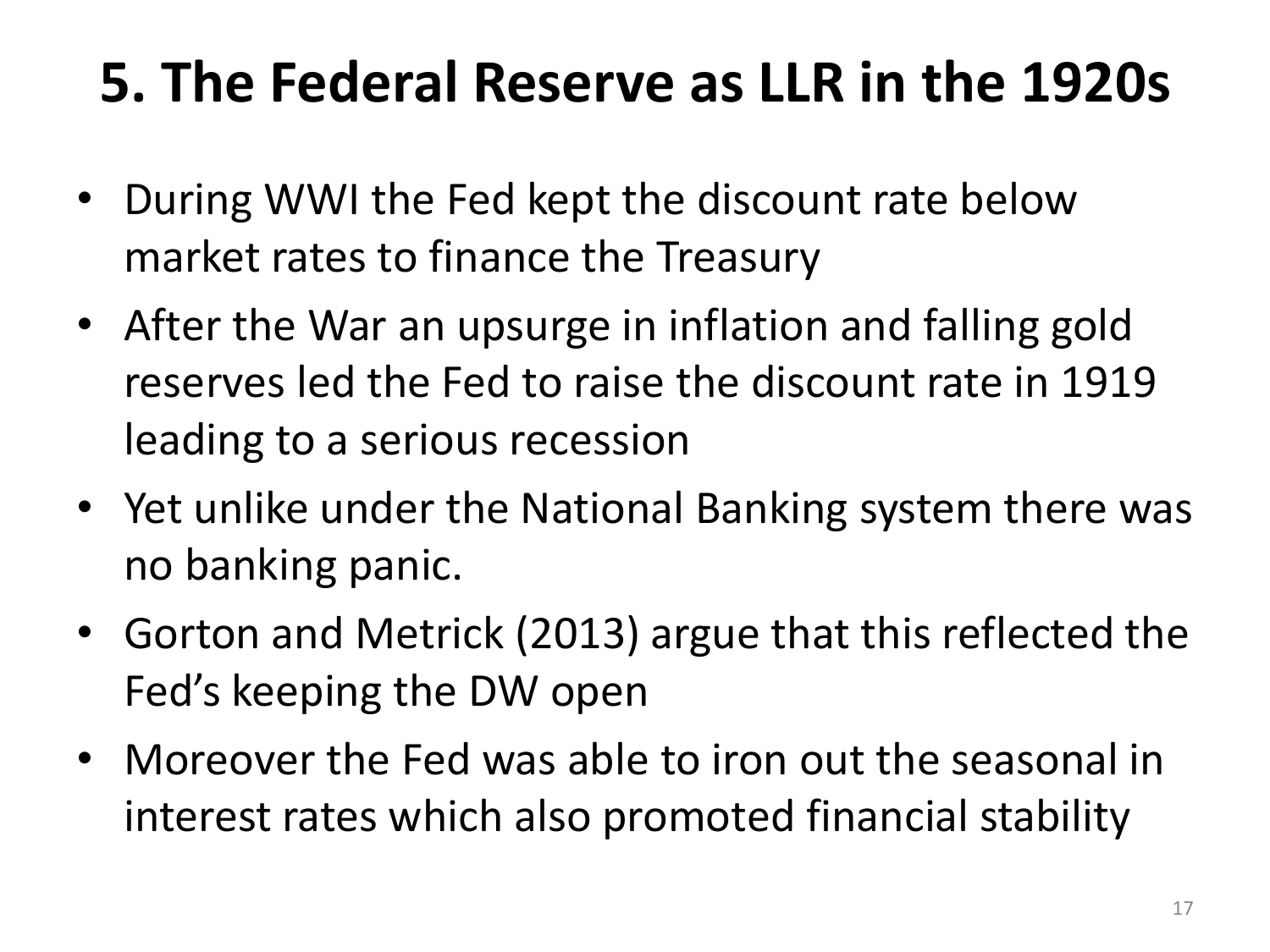### **5. The Federal Reserve as LLR in the 1920s**

- The Fed was heavily criticized for raising the discount rate in 1919-20 and thereafter downplayed its use
- The Fed also became concerned that member banks were borrowing from the window excessively and using the funds to finance speculation in the stock market
- In the mid 1920s the Fed shifted to a borrowed reserve target and kept the discount rate below the market rate
- It also began discouraging access to the window except in the case of need
- This was the beginning of the stigma problem (Gorton and Metrick 2013)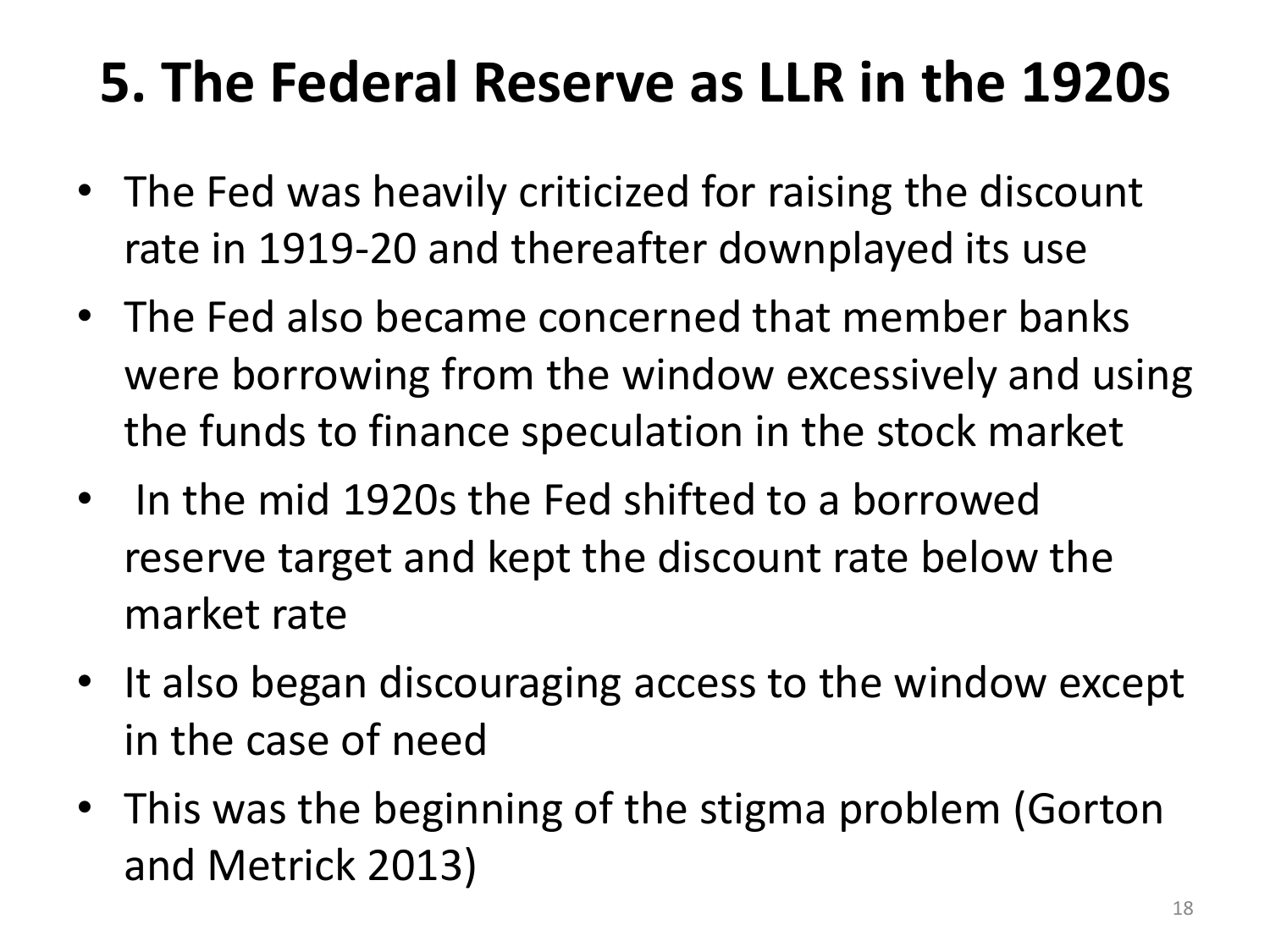# **6. The Federal Reserve as LLR in the Great Depression**

- The New York Fed reacted swiftly to the October 1929 stock market crash and provided ample liquidity to the New York money market
- The Fed largely ignored the banking panics of 1930-33 and clearly failed as a LLR
- The key flaws in Fed LLR policy were:
	- 1. Restricted membership
	- 2. Limited eligibility
	- 3. Stigma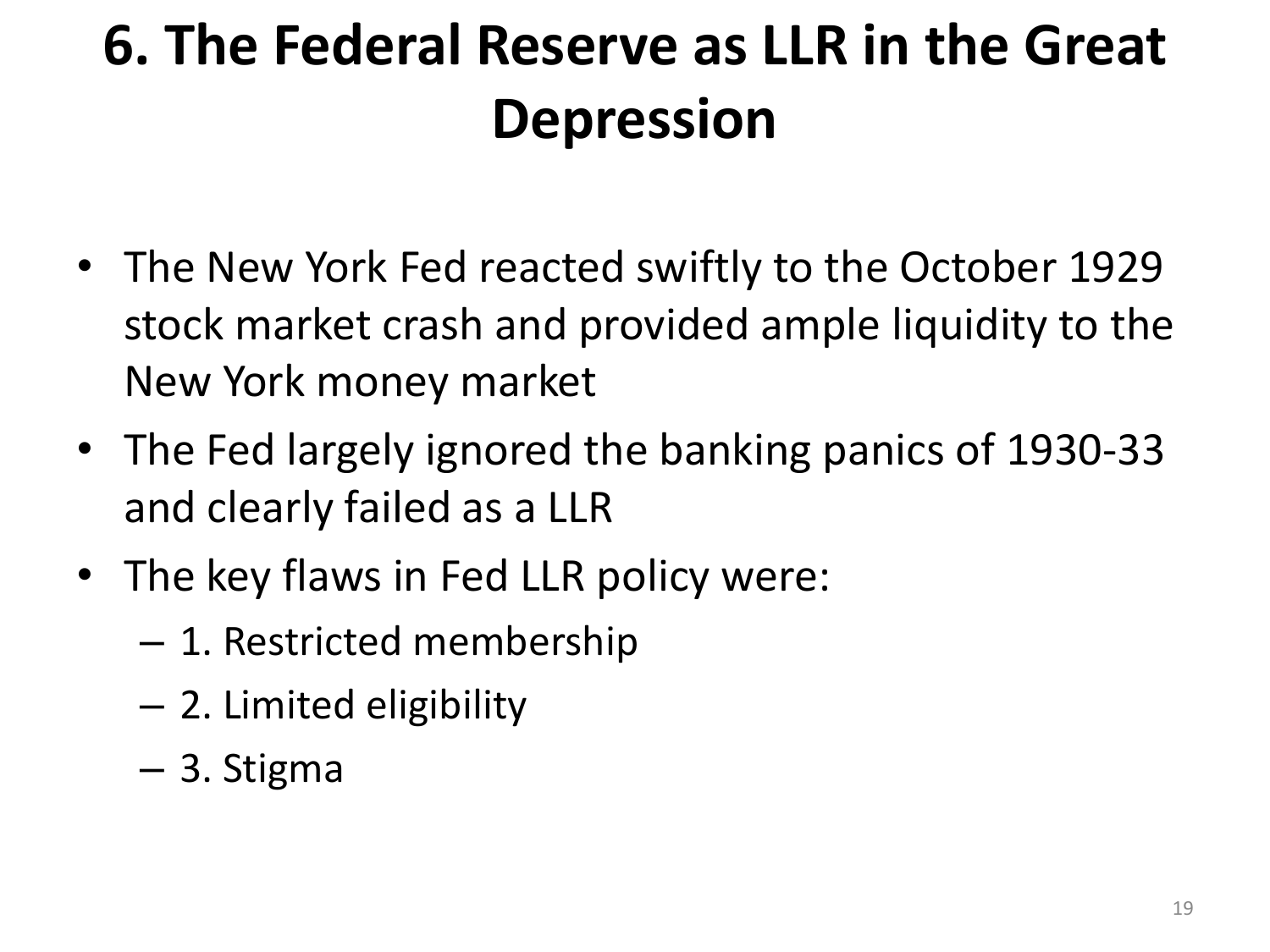### **6. The Federal Reserve as LLR in the Great Depression**

- The Key flaws in FED LLR policy were:
	- 1. Restricted membership. Restricted access only to member banks to the DW left out thousands of small state unit banks, many of whom failed
	- 2. Limited Eligibility. Restricting collateral to short-term commercial paper, agricultural paper and US government securities precluded many banks access
	- 3. Stigma. Member banks were reluctant to borrow from the Fed during the crisis because of the Fed's earlier discouragement and because they would be perceived as weak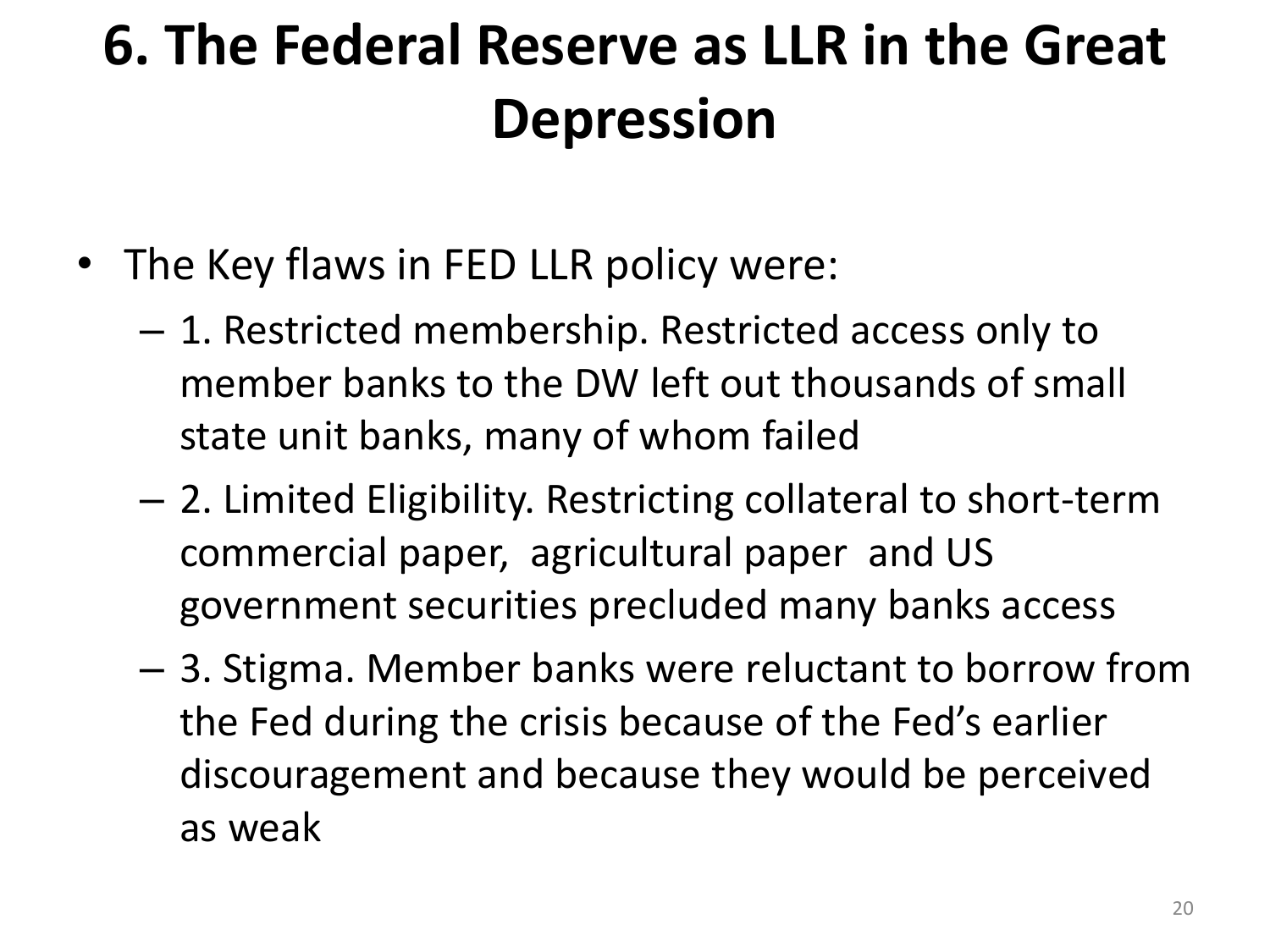# **6. The Federal Reserve as LLR in the Great Depression**

- The Fed's decentralized structure proved unwieldy in the crisis
- The individual Reserve banks acted competitively rather than cooperatively at critical points in the Depression
- The FRA did not provide an automatic , fool-proof mechanism to deal with crises
- Instead effective LLR depended on the discretion of individual policy makers
- Finally because the acceptance market never took off, the US never developed the money market conditions that enabled European central banks to be effective LLRs before WWI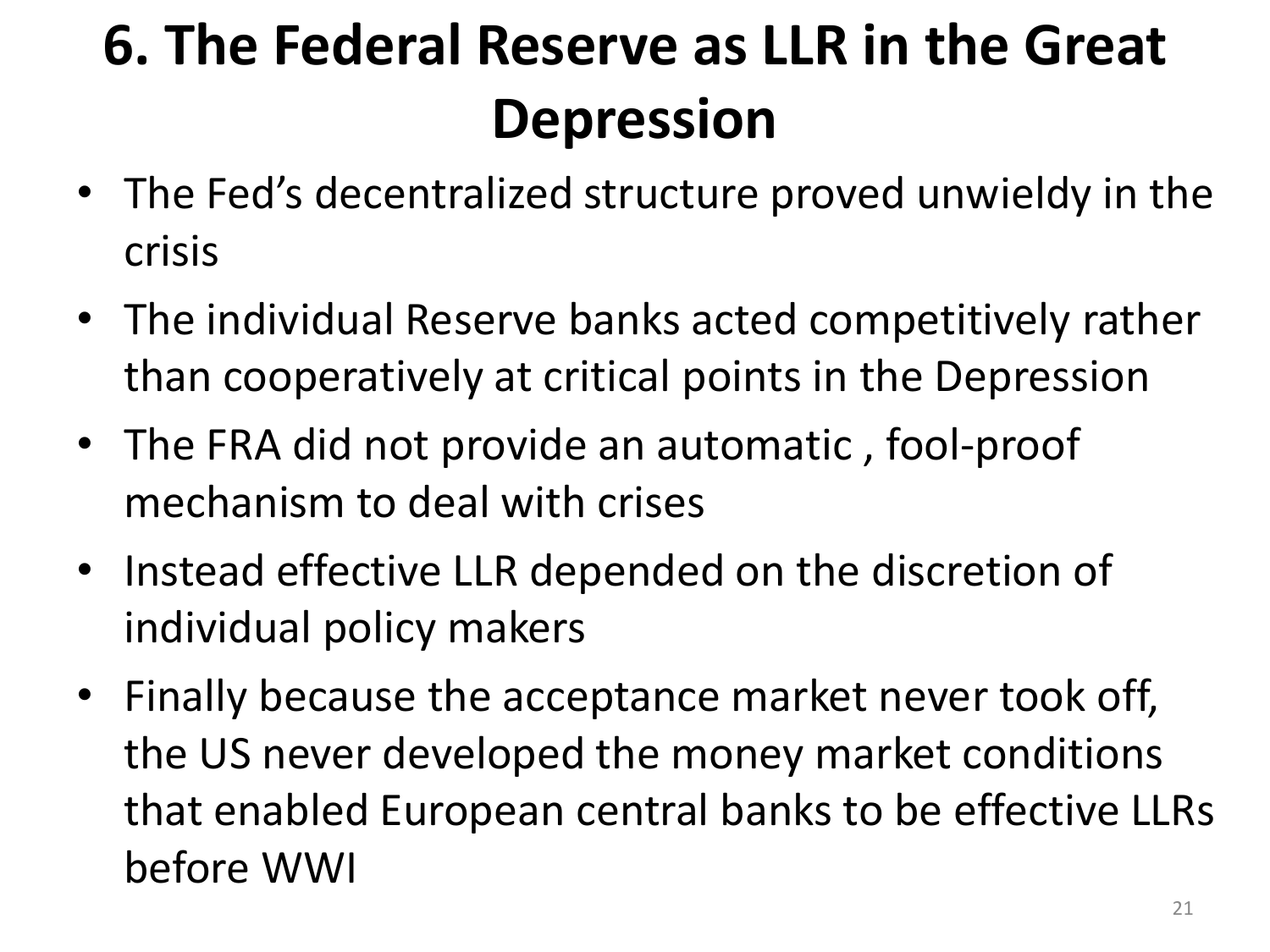### **7. 1930s Reforms**

- In reaction to the Great Depression major reforms were instituted
- FDIC in 1933 Banking Act to prevent banking panics
- Banking Acts of 1933 and 1935 concentrated Fed power in the BOG
- LLR policy was enhanced to allow Fed to lend to non member banks and on basis of any sound collateral
- Section 13(3) first instituted in 1932 and then expanded in 1933 and 1935 allowed Fed to lend to non bank FIs in "exceptional and unusual circumstances"
- Stigma not removed (Gorton and Metrick 2013)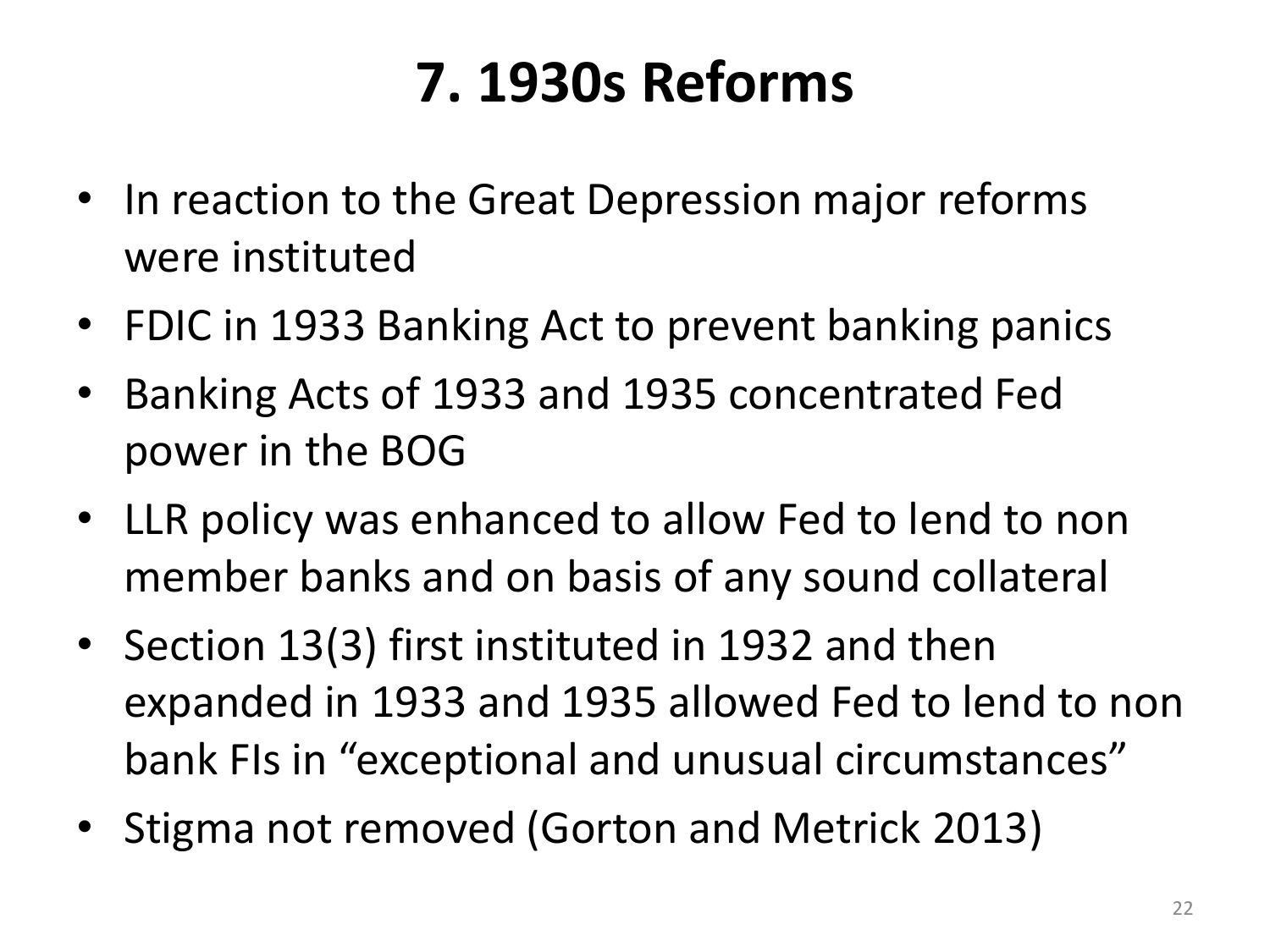### **7. 1930s Reforms**

• Major banking reforms: Glass Steagall separation of commercial and investment banking; regulation Q; prohibition of interest payments on Demand Deposits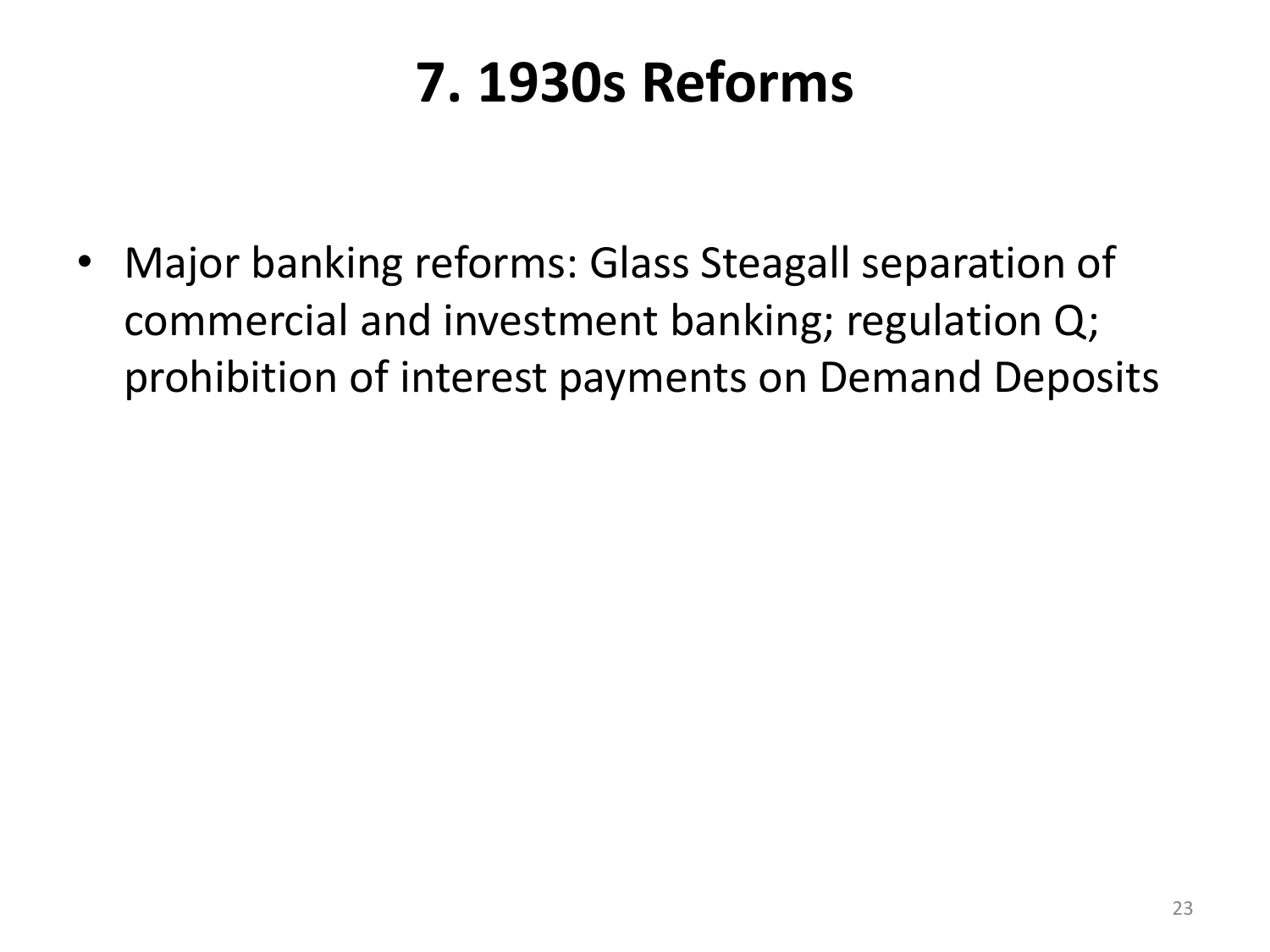#### **8. The Quiet Period late 1940s to 1973**

- During the quiet period there were no banking crises and only a few bank failures
- Regulation clamped down on risk taking
- Calm macro environment under Bretton Woods until late 60s: low inflation, rapid growth, stable exchange rates, mostly mild recessions (Bordo 1993)
- Fed under Martin after the Accord had 15 years of good performance (Meltzer 2010)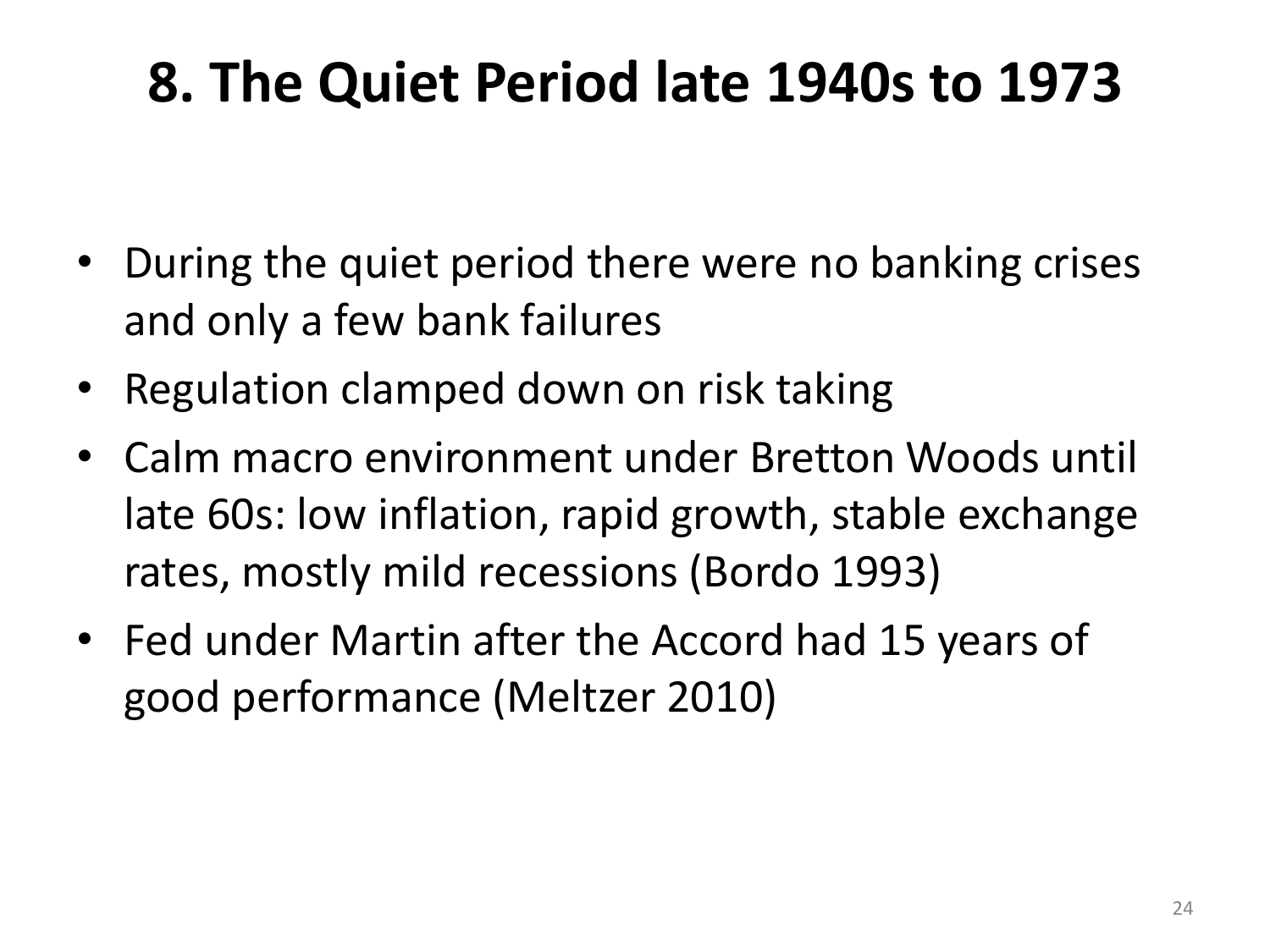- Financial instability returns in the early 1970s driven by deterioration in the global macro economy
- The run up in inflation in the later 60s and then the Great Inflation of the 70s caused the regulatory regime to implode
- The collapse of Bretton Woods also contributed
- Rising inflation pushed up nominal interest rates and with Regulation Q in place led to disintermediation from the banking system to the euro dollar market and MMMFs (new financial innovations which later became known as the Shadow Banking System)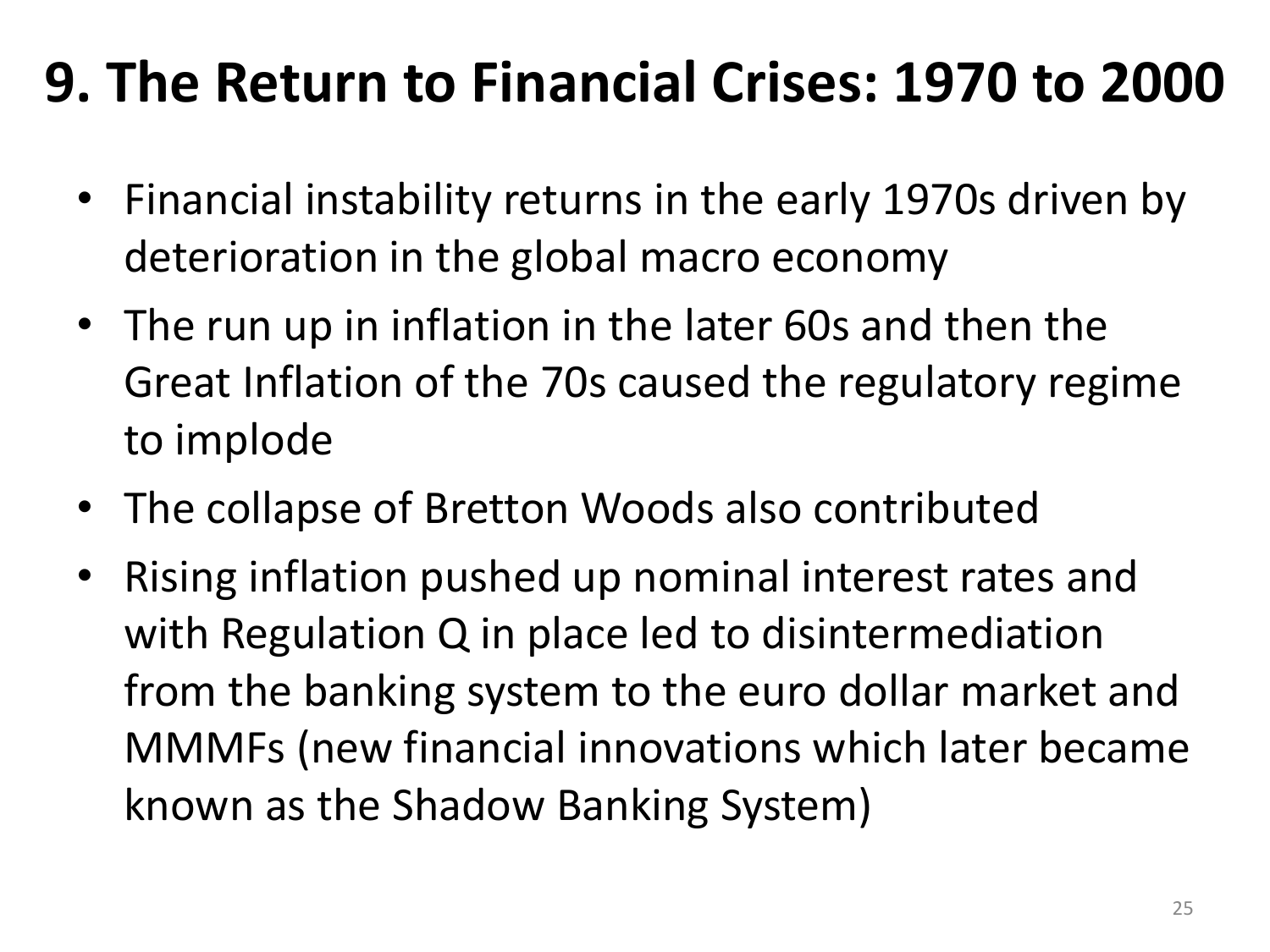- In reaction to disintermediation the regulations were relaxed beginning with DIDMCA (1980) which allowed banks and S and Ls to offer interest bearing transaction accounts
- Other regulatory changes in the 1980s and 90s, in response to financial innovation and the S and L crisis
- These included the elimination of barriers to branch banking in and the end of Glass Steagall separation of commercial and investment banking
- 1970 to 2000 exhibited several banking crises in which the Fed followed very activist policies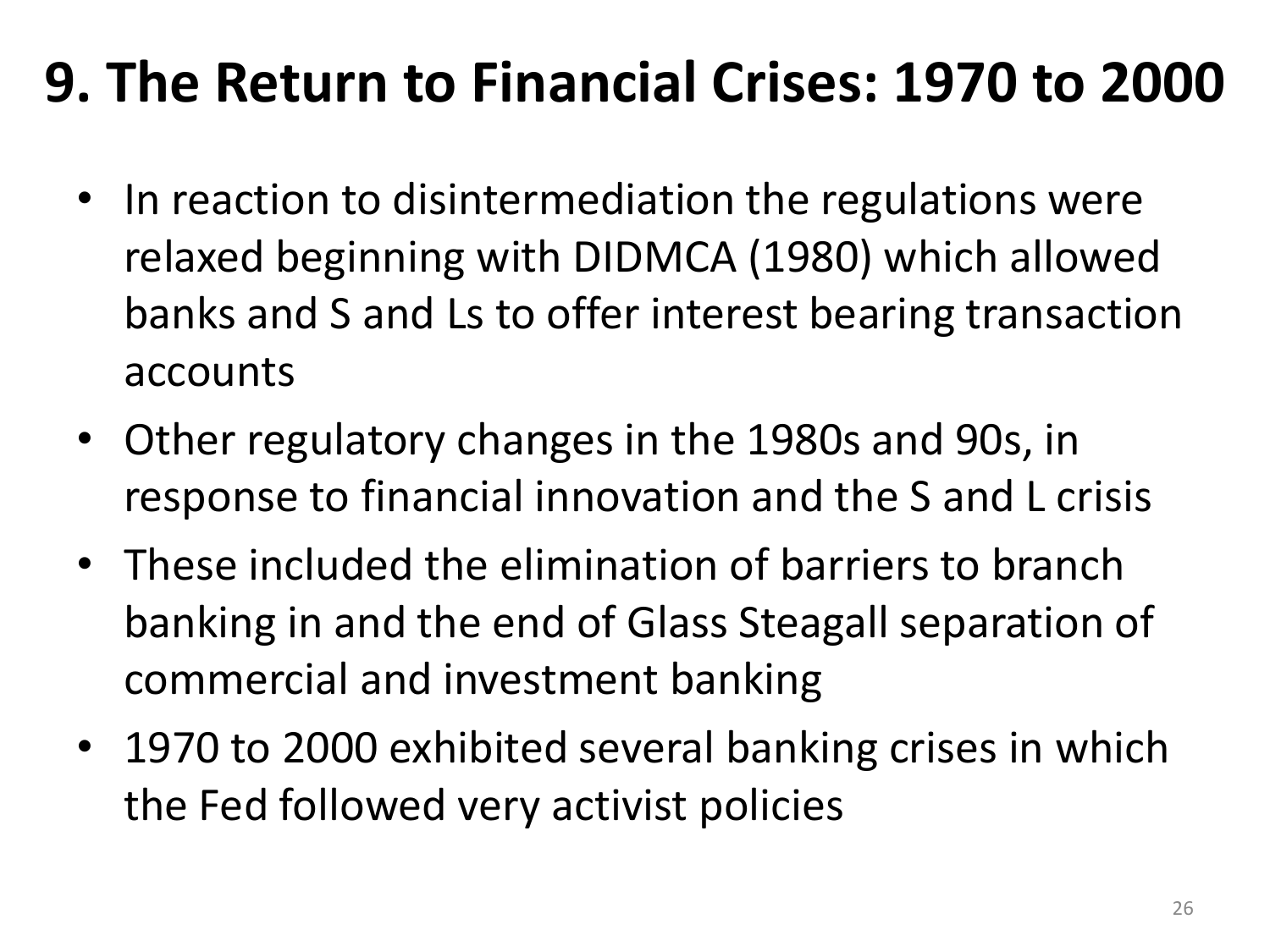- With the advent of FDIC old fashioned banking panics were replaced by expensive bailouts of insolvent institutions
- This is in sharp contrast to the 1930s
- The Fed moved beyond its traditional line in the sand of protecting deposit taking institutions and the payments system to allaying turmoil in the non bank financial sector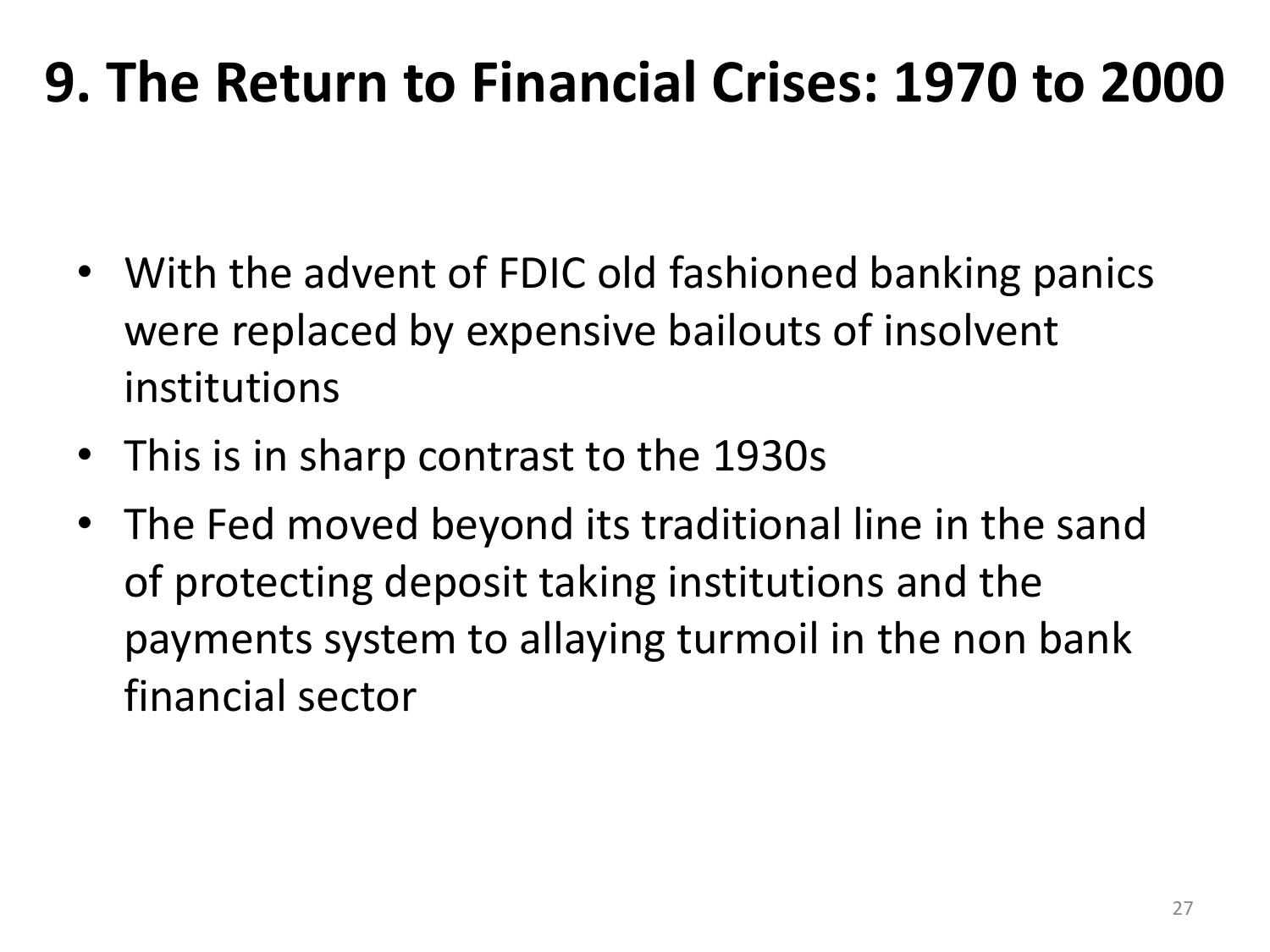- The first event in this era was after the Penn Central bankruptcy in June 1970
- To protect holders of commercial paper from loss, fearful of contagion to other markets, the Fed opened its DW to money center banks to encourage them to lend as a substitute for commercial paper
- The second event was the bailout in 1974 of the insolvent Franklin National bank which had made risky bets in the foreign exchange market
- The rationale for this violation of Bagehot's Rule was to prevent contagion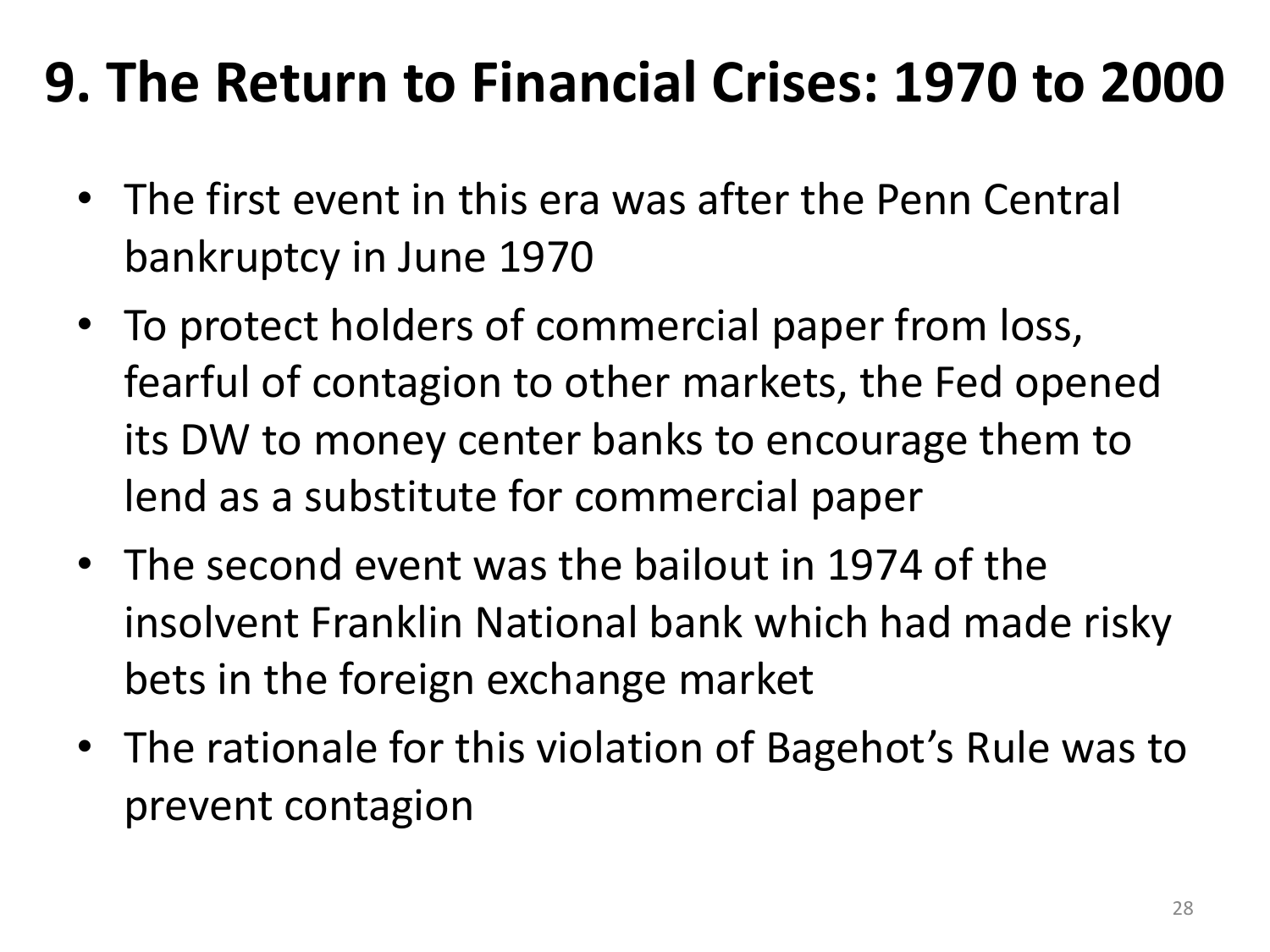- The third event was the bailout in 1984 of the insolvent Continental Illinois Bank , the eighth largest bank, on the grounds that it was "too big to fail"
- The fourth event was the lifeboat operation in 1998 arranged by the New York Fed of LTCM, a large hedge fund that had made a disastrous bet on Russian Sovereign Debt
- It was rescued on the grounds that to not do so would lead to huge losses to counterparties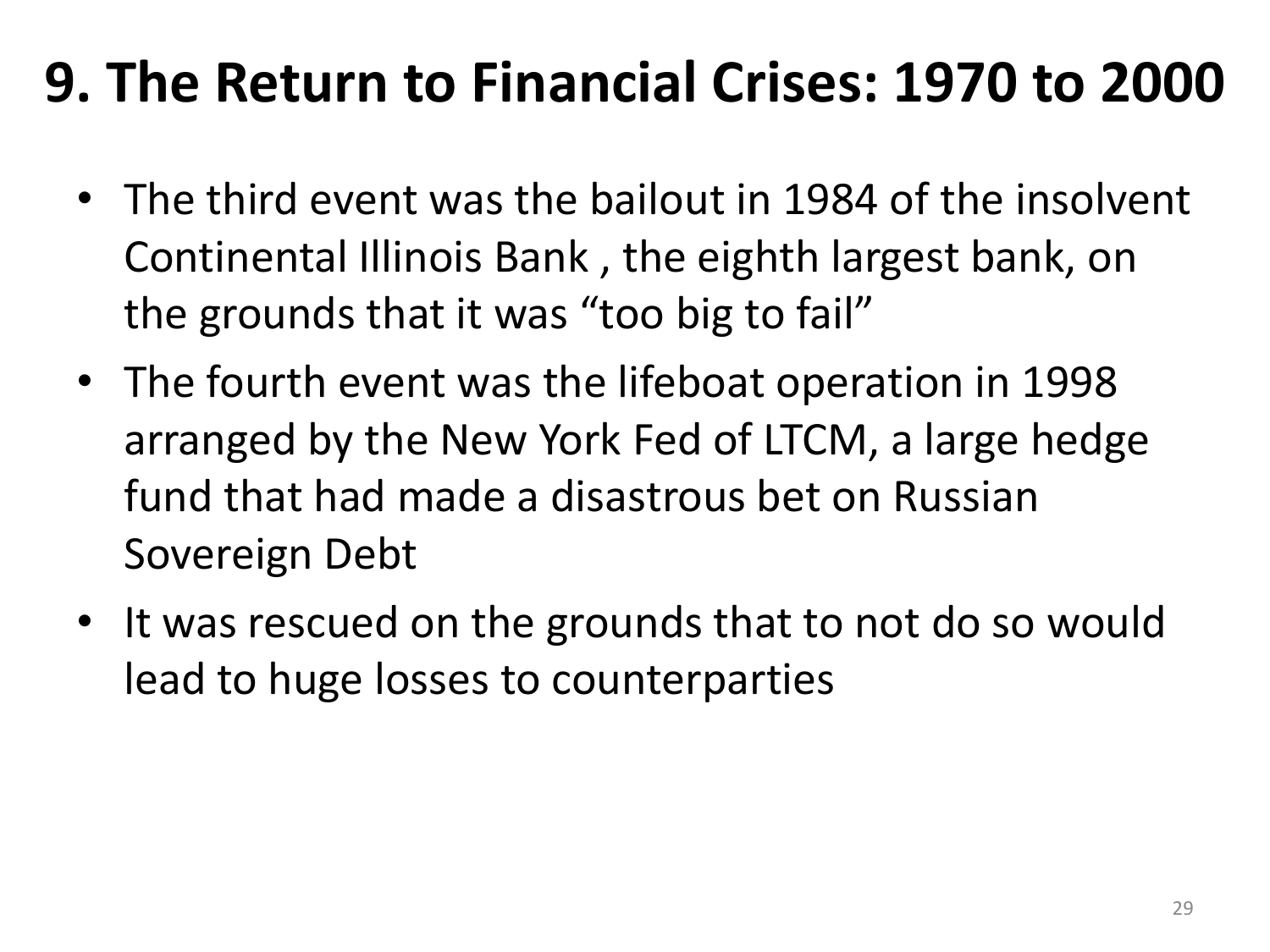- The Fed's LLR policy in this era had no relationship to Bagehot
- Following Goodhart (1985) and Solow (1982), Bagehot's Dictum to not rescue insolvent banks , was criticized on the grounds that it was not possible to distinguish illiquidity from insolvency
- And that the failure of a large bank would disrupt financial intermediation and lead to contagion
- This led the Fed to adopt the TBTF doctrine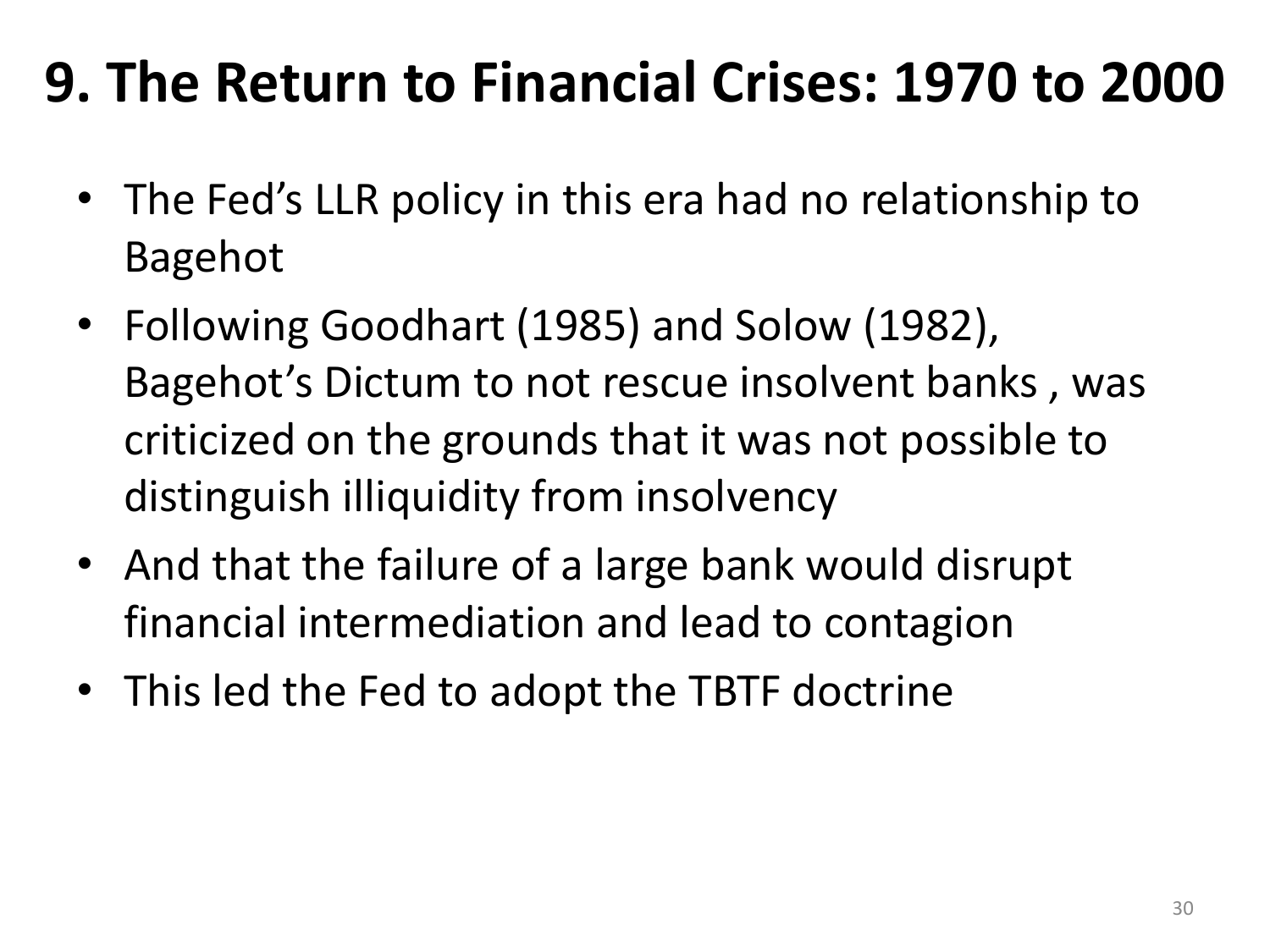- In response to those who were concerned about moral hazard, Corrigan (1990), Giannini (1999) and others proffered that the Fed follow a strategy of "constructive ambiguity"
- To not declare in advance which banks would be deemed large enough to rescue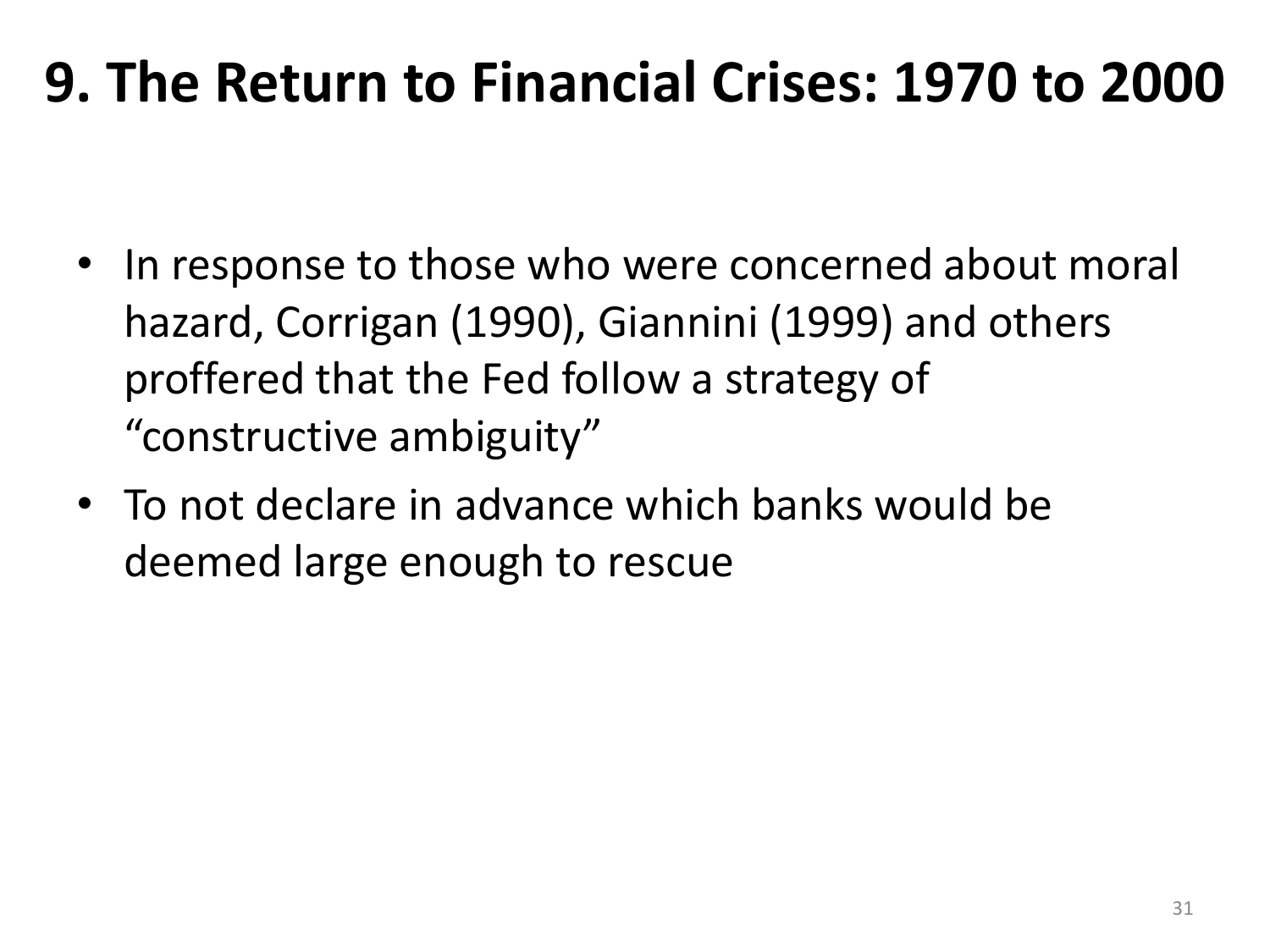- The subprime mortgage crisis which began in August 2007 originated in the Shadow Banking system, spread to the universal banks and the rest of the financial system
- The challenge the Fed faced was to overcome the long standing stigma problem and the fact that the crisis stemmed from the burgeoning shadow banking system
- The Fed initially dealt with the liquidity crisis in the interbank market by easing the terms of access to the discount window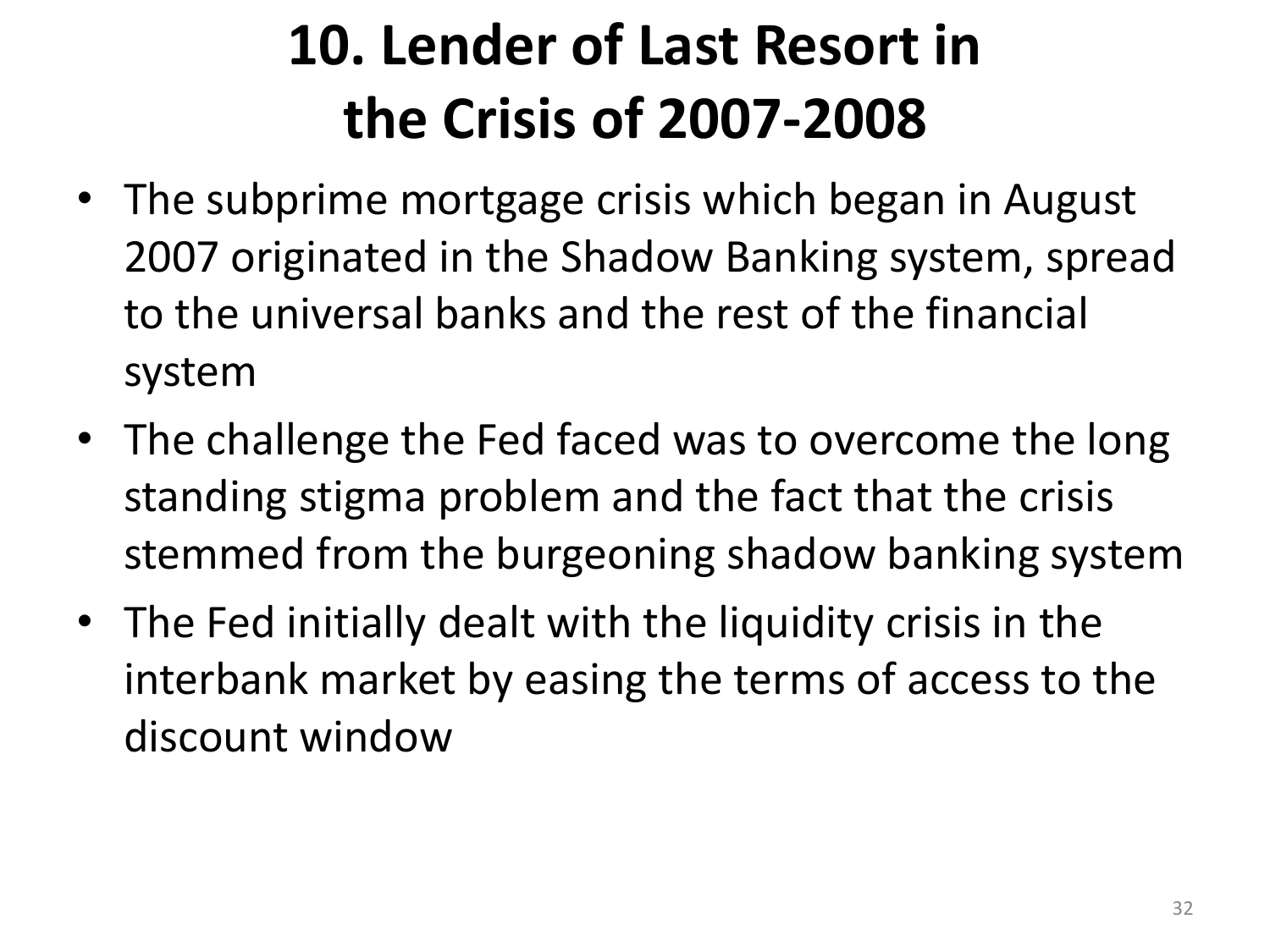- As the crisis deepened it established TAF, an auction facility, in December 2007 to circumvent the stigma problem
- The crisis worsened in March 2008 with the rescue of Bear Stearns in March 2008
- It was rescued on the grounds of excessive exposure to counterparties
- The March crisis led to the creation of a number of new DW facilities such as TSLF which gave access to Investment banks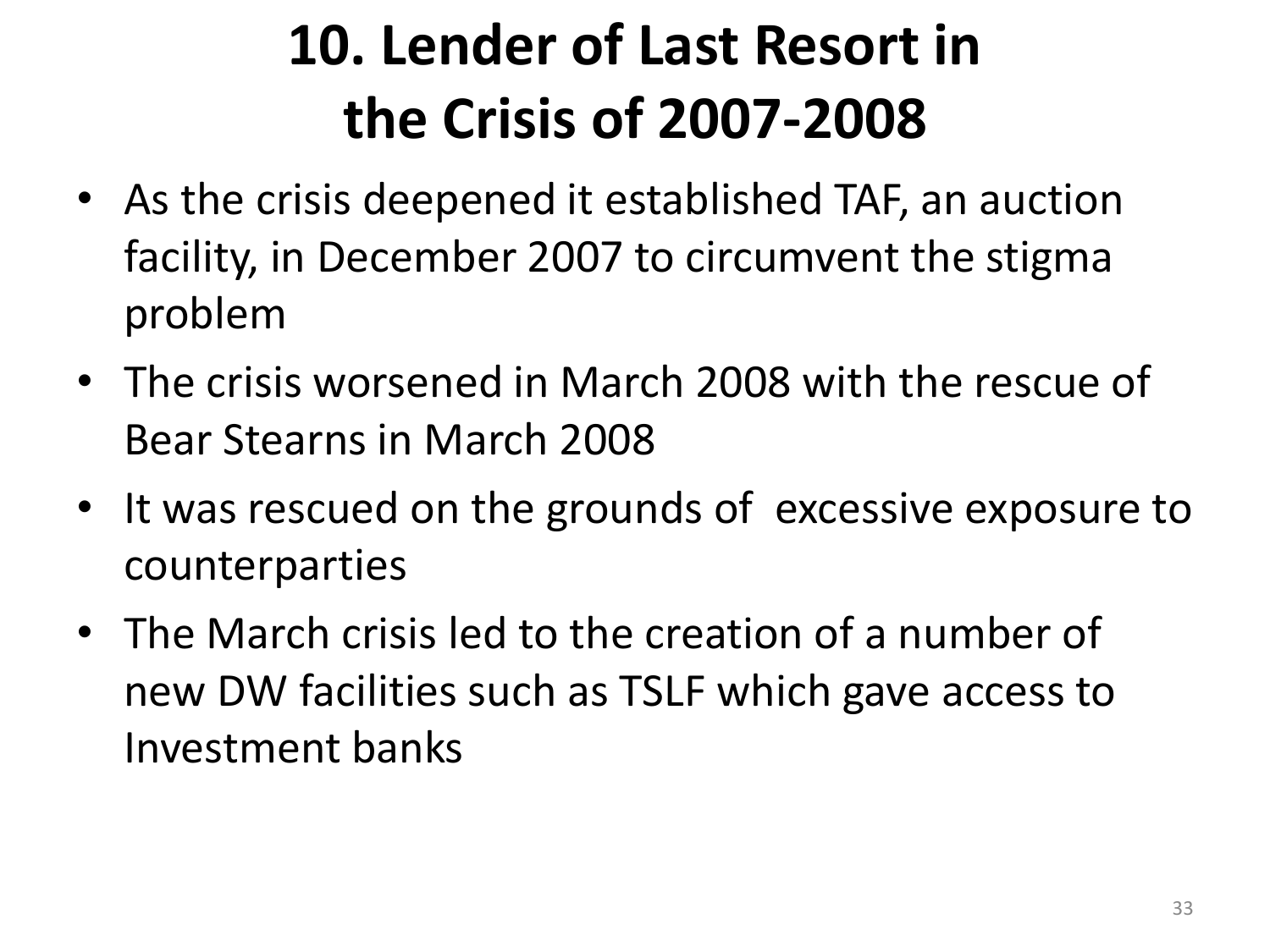- It was created under Section 13(3)
- Events worsened in September 2008 when the MA allowed Lehman Brothers to fail to prevent moral hazard
- Lehman was argued to be in worse shape and less exposed to counterparty risk than Bear Stearns
- Bernanke (2012) argued that Lehman was allowed to fail because it was deemed insolvent and the Fed lacked the legal authority to rescue it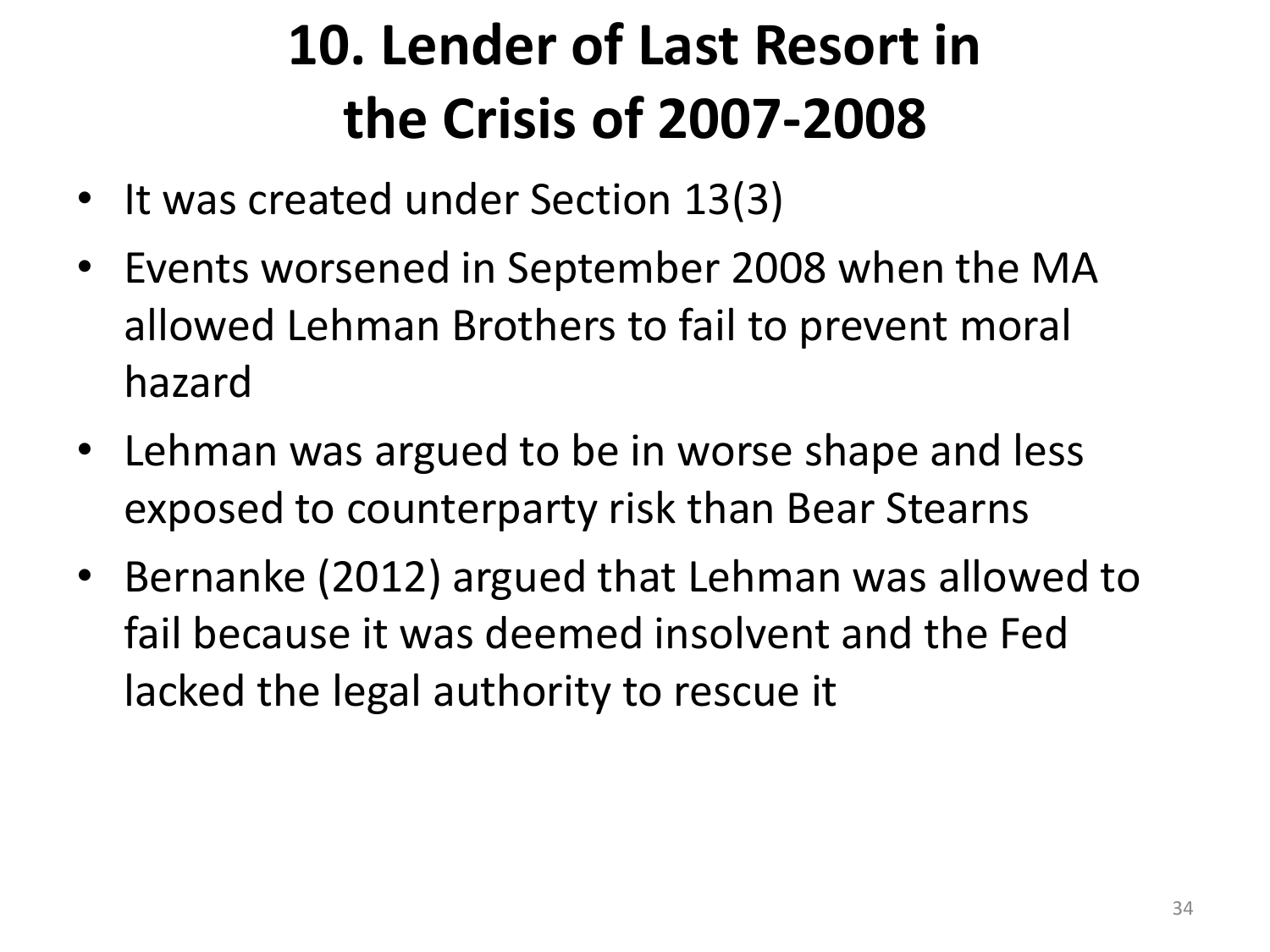- The next day the MA bailed out and nationalized AIG fearing systemic consequences if it were allowed to fail
- The fallout from Lehman's was a global credit crunch and stock market crash as interbank lending and the funding for shadow banking seized up
- To stem the panic , the Fed invoked Section 13(3) to extend DW to nonbank FIs and financial markets
- The Fed created special facilities for MMMFs which were hard hit by the collapse of Lehman and then to the CP market that was funded by the MMMFs
- Facilities for broker dealers, asset backed securities and many others were created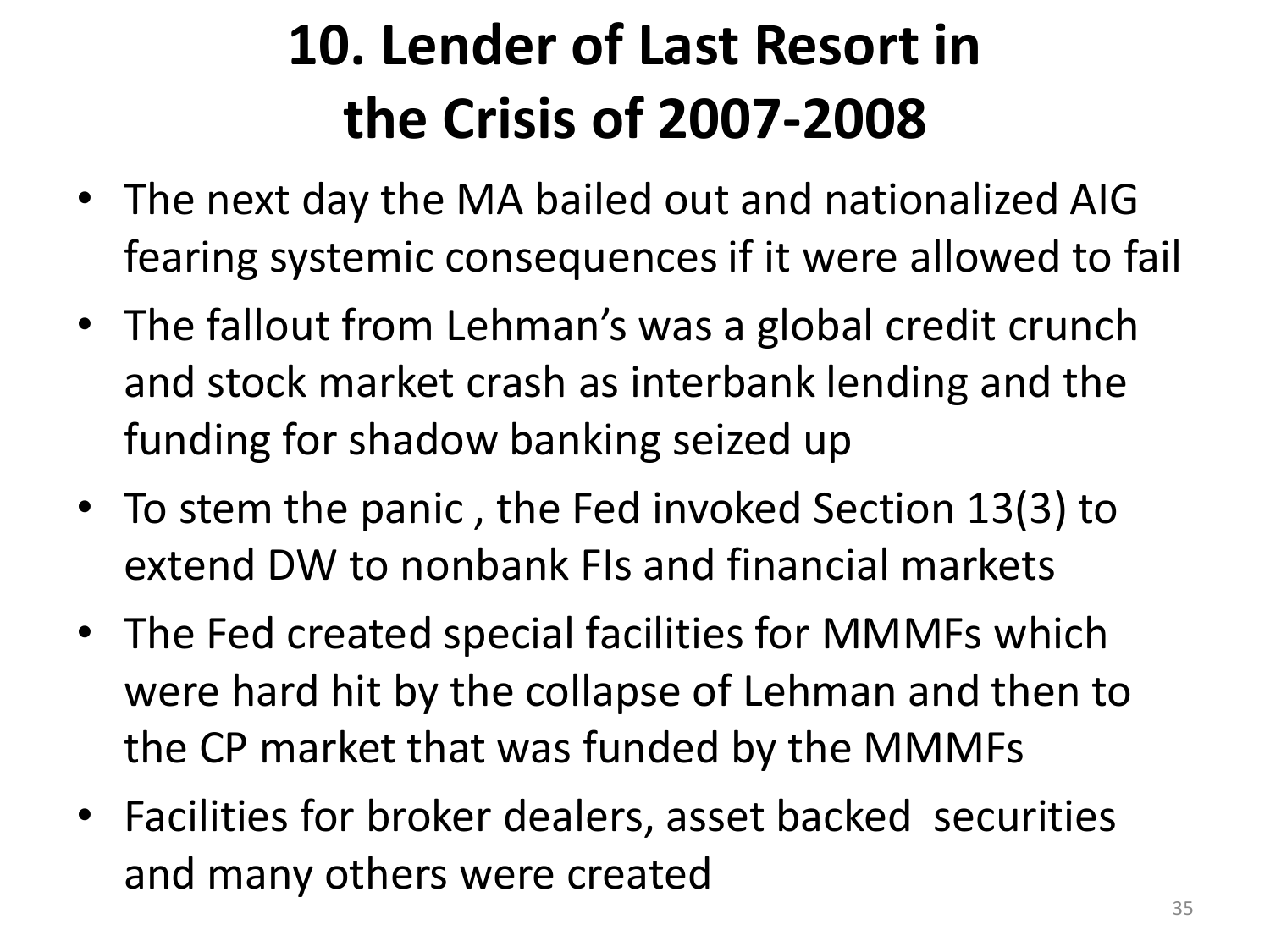- Bernanke (2012) justified these policies as consistent with Bagehot because they were collateralized
- The crisis ended in late fall 2008 when TARP funds were used to recapitalize the major banks after a series of Fed administered stress tests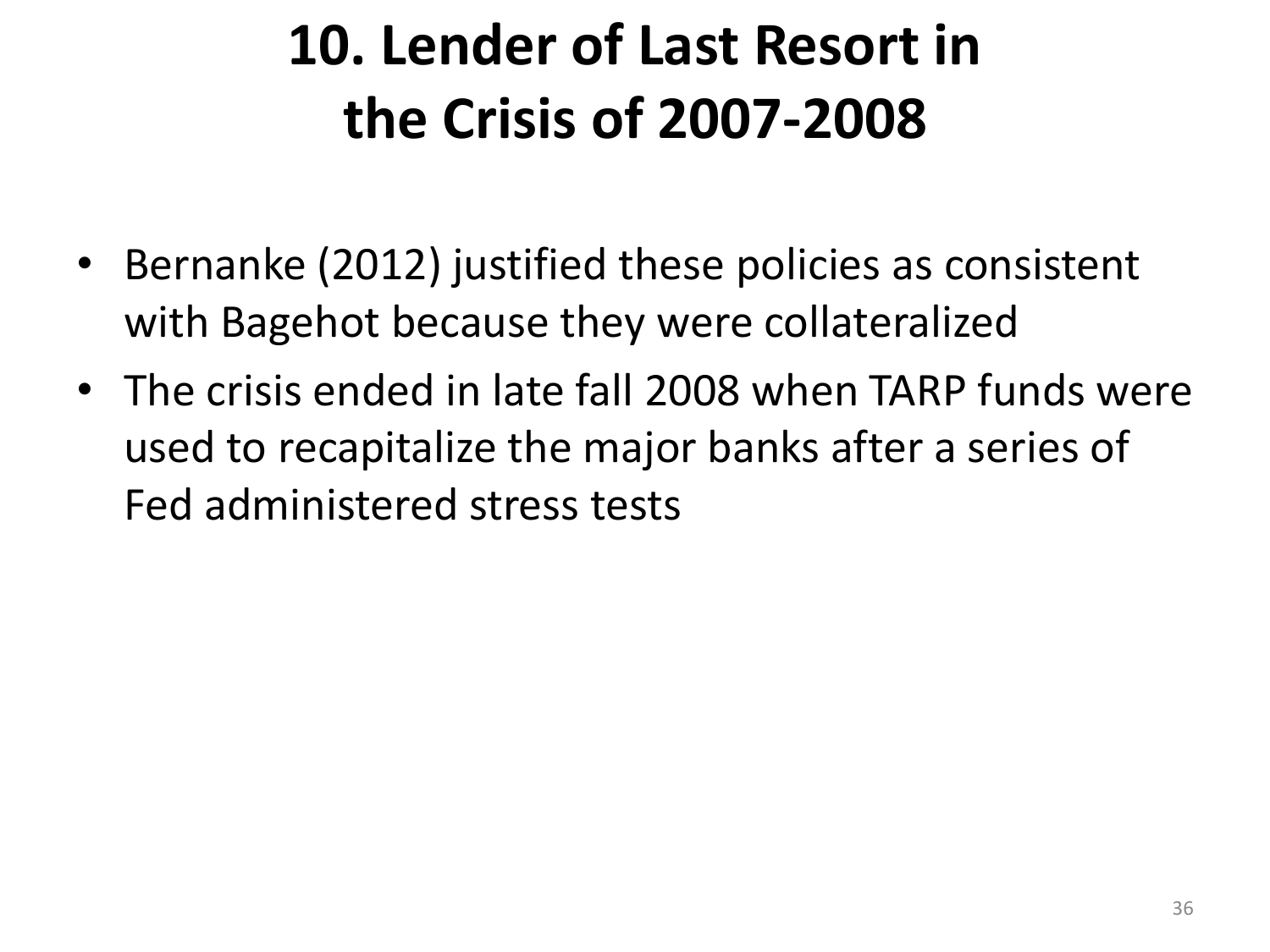- Did the new LLR facilities work?
- They did in the sense that the financial crisis ended and we did not get a repeat of 1931
- But a number of problems ensued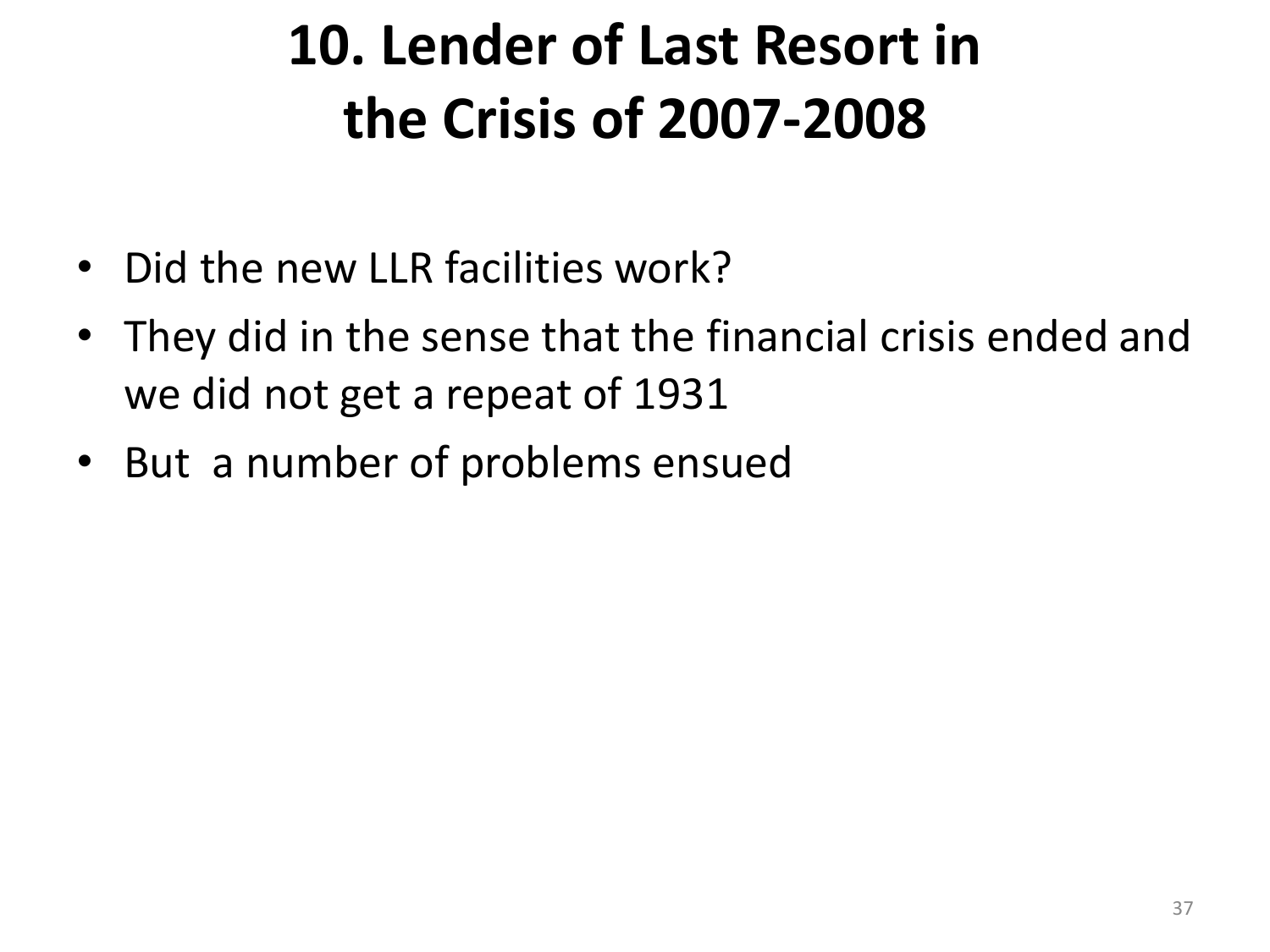- Unlike the Great Depression when the Fed clearly failed in its LLR responsibilities, the recent crisis was allayed
- However the policies it followed during the crisis, some of which date back to the FRA in 1914 have created problems for the future
- The reforms of the 1930s allowed the Fed to take its activist stance in the recent crisis
- The stigma problem, the restricted access problem and the eligibility problems have been removed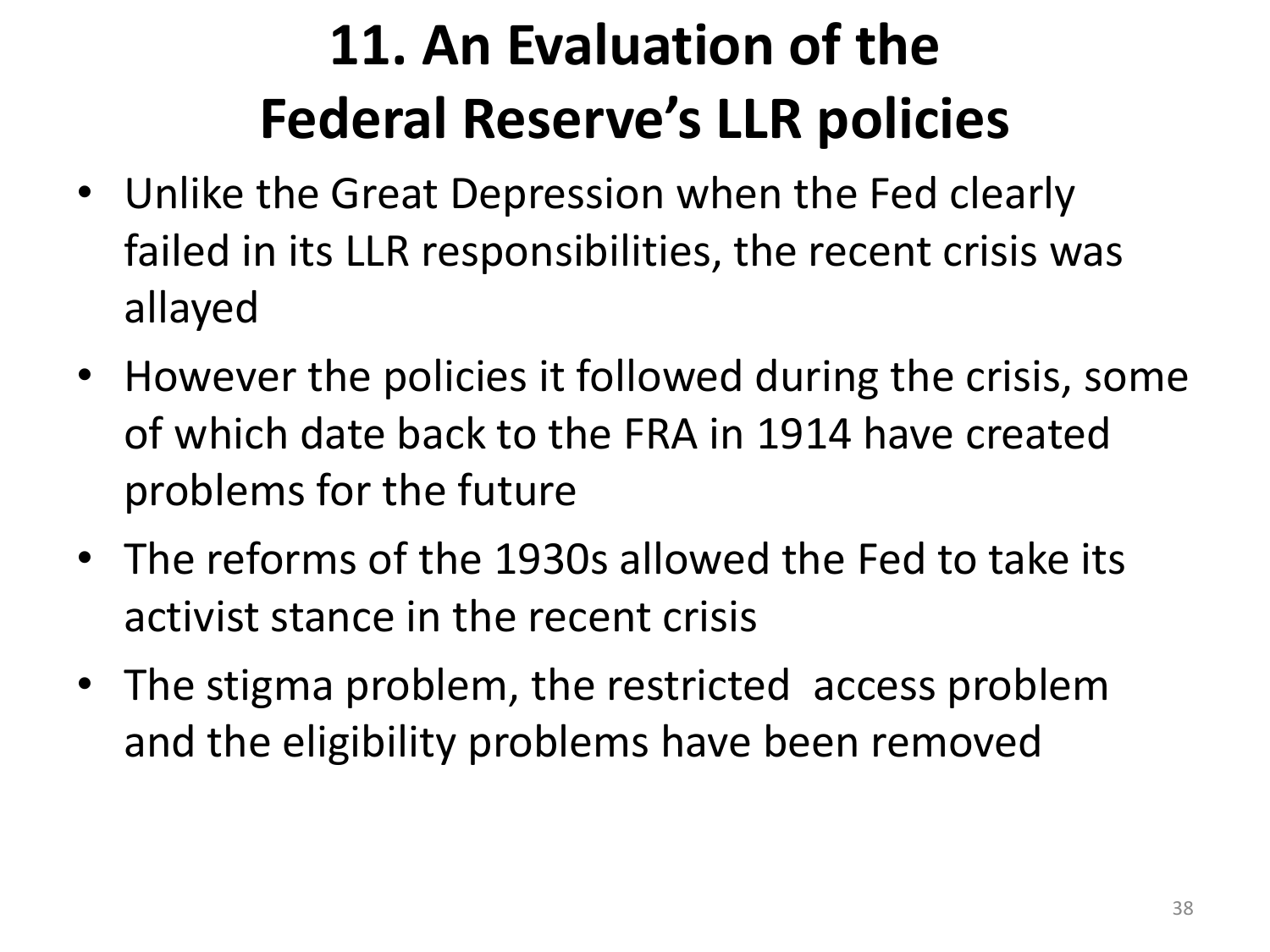- However the Fed's LLR actions since the 1970s have moved it very far away from Bagehot's strictures and have opened up a Pandora's box of perils
- 1. Since the Franklin National rescue in 1974, the Fed has bailed out insolvent institutions which were deemed TBTF. This has led to moral hazard
- 2. The Fed has not generally lent at a penalty rate and indeed the discount rate has often been below the market rate
- According to Goodfriend (2012) this has exposed the Fed to credit risk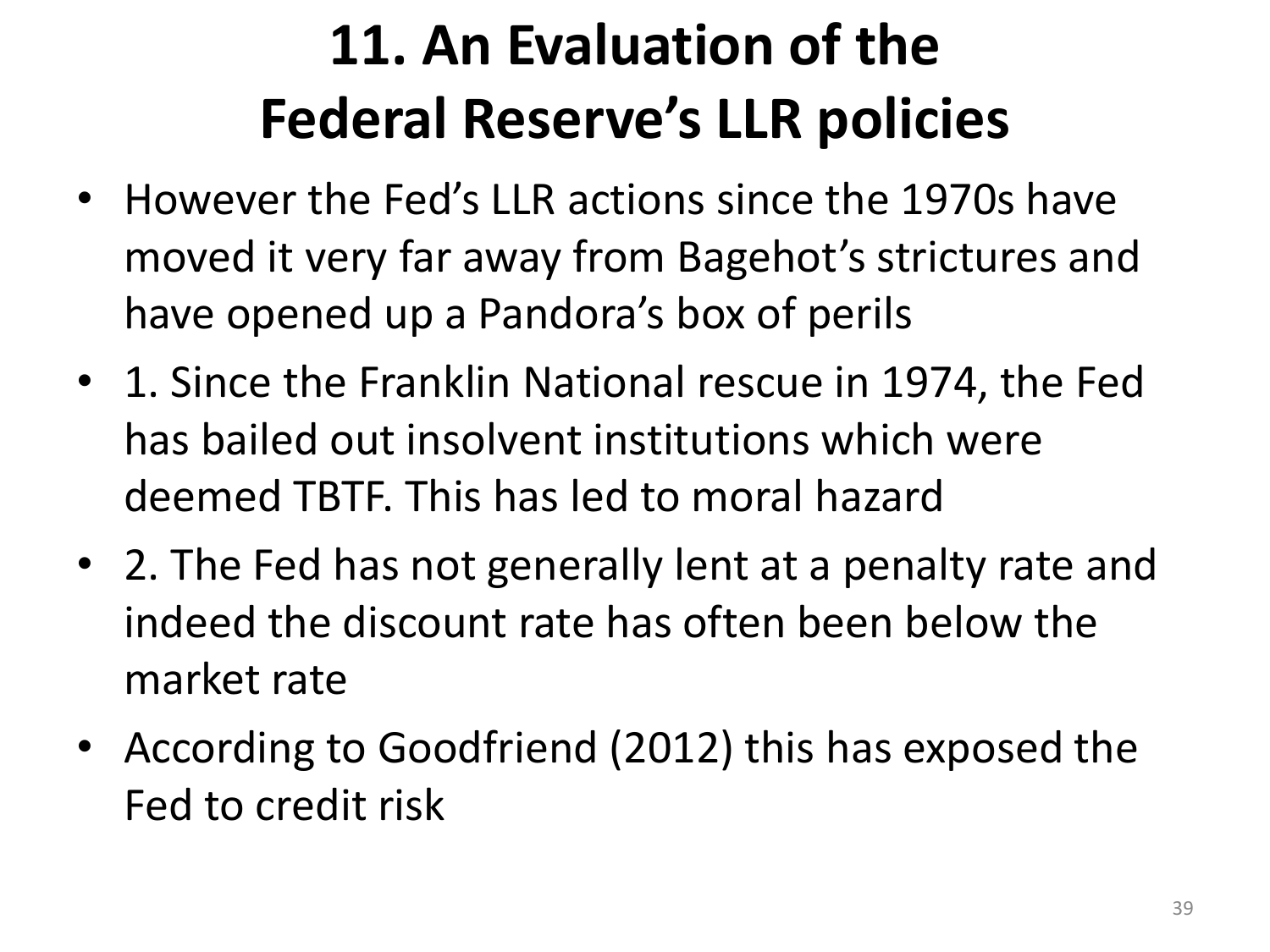- 3. The Fed in the recent crisis adopted credit policy providing credit directly to markets and firms the Fed deemed most in need of liquidity
- This is in contrast to anonymously delivering credit directly to the market via the Bank of England's frosted glass window or by OMO
- The choice of targeted lending instead of imperial liquidity provision to the market has exposed the Fed to the temptation to politicize its selection of recipients (Schwartz 2008)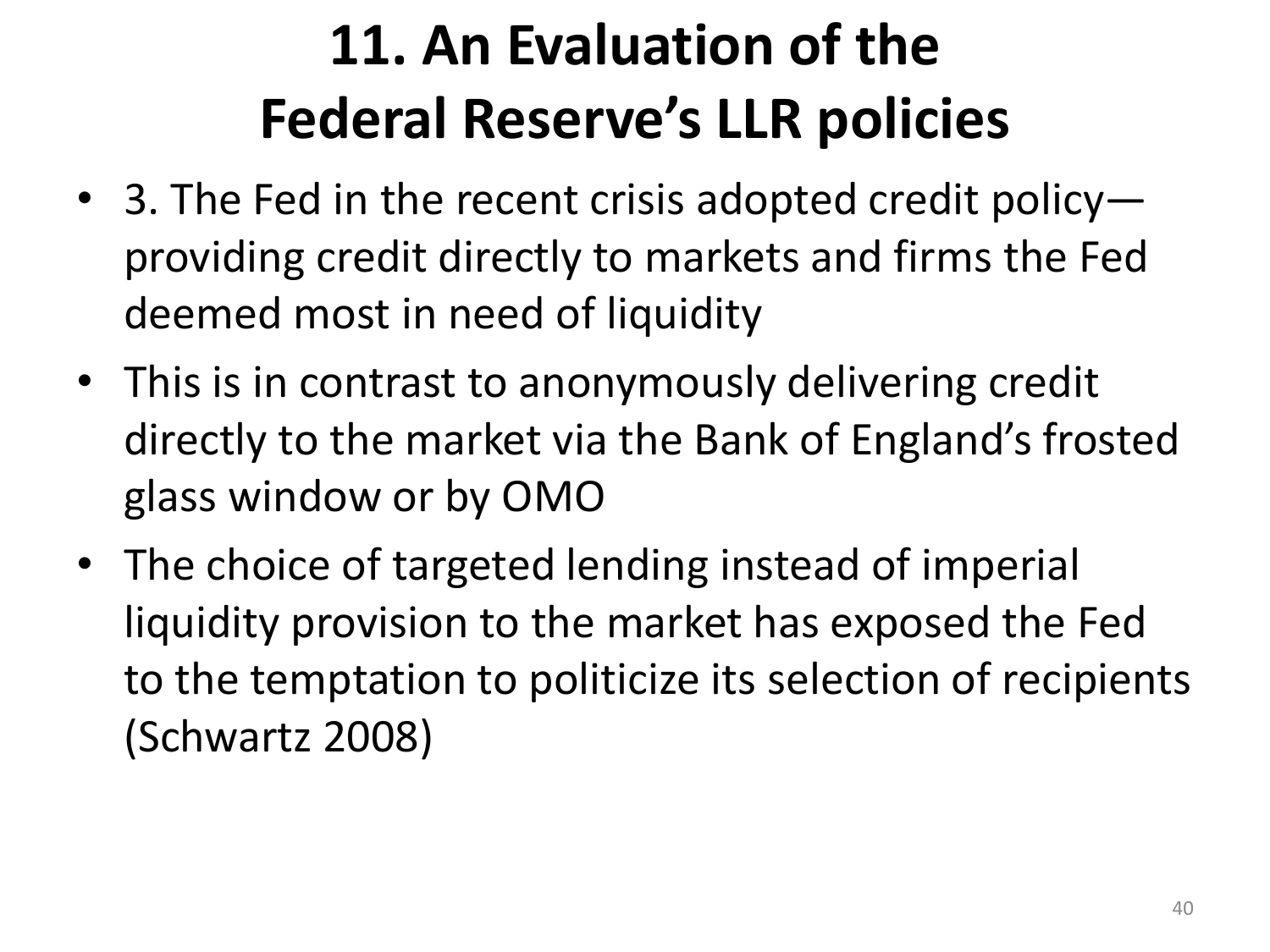- The Fed's credit policy –a form of fiscal policy– has impinged upon the Fed's independence and weakened its credibility
- 4. The Fed as principal regulator of bank holding companies since 1956 failed to act upon the growing risks to the financial system from subprime mortgages and financial innovation
- 5. The Fed has expanded its LLR function well beyond the traditional role of providing liquidity to solvent but illiquid deposit taking institutions and protecting the payments system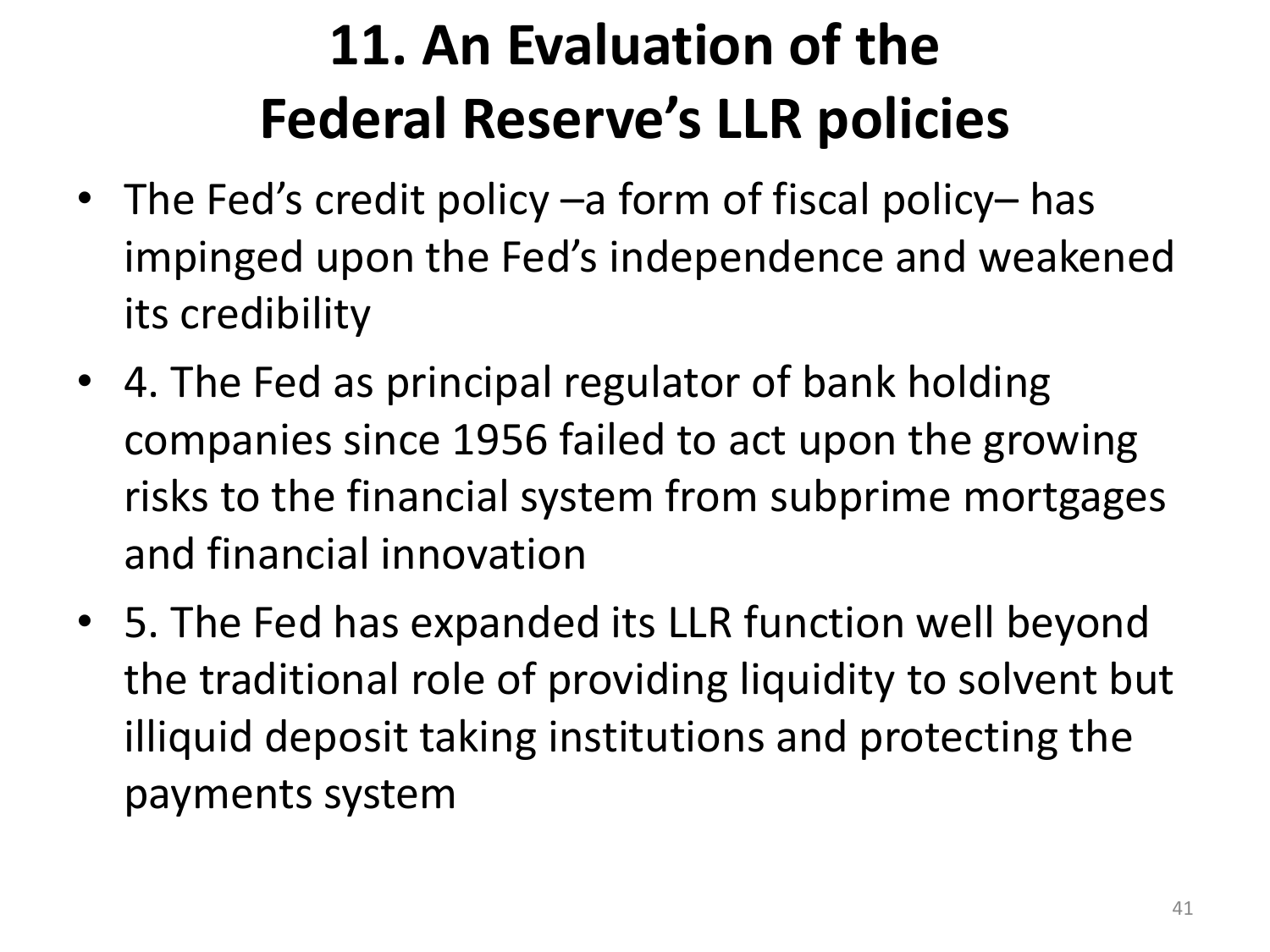- This began with the Penn Central rescue of the CP market and has expanded ever since justified on the grounds of systemic risk and contagion
- The traditional CB view is that it would draw a line in the sand around deposit taking institutions and the payments system and let the rest of the financial system be dealt with by non CB regulatory authorities
- This has been jettisoned
- As the Fed expands its responsibilities, it reduces its independence and its ability to pursue its main goals of macro stability and LLR